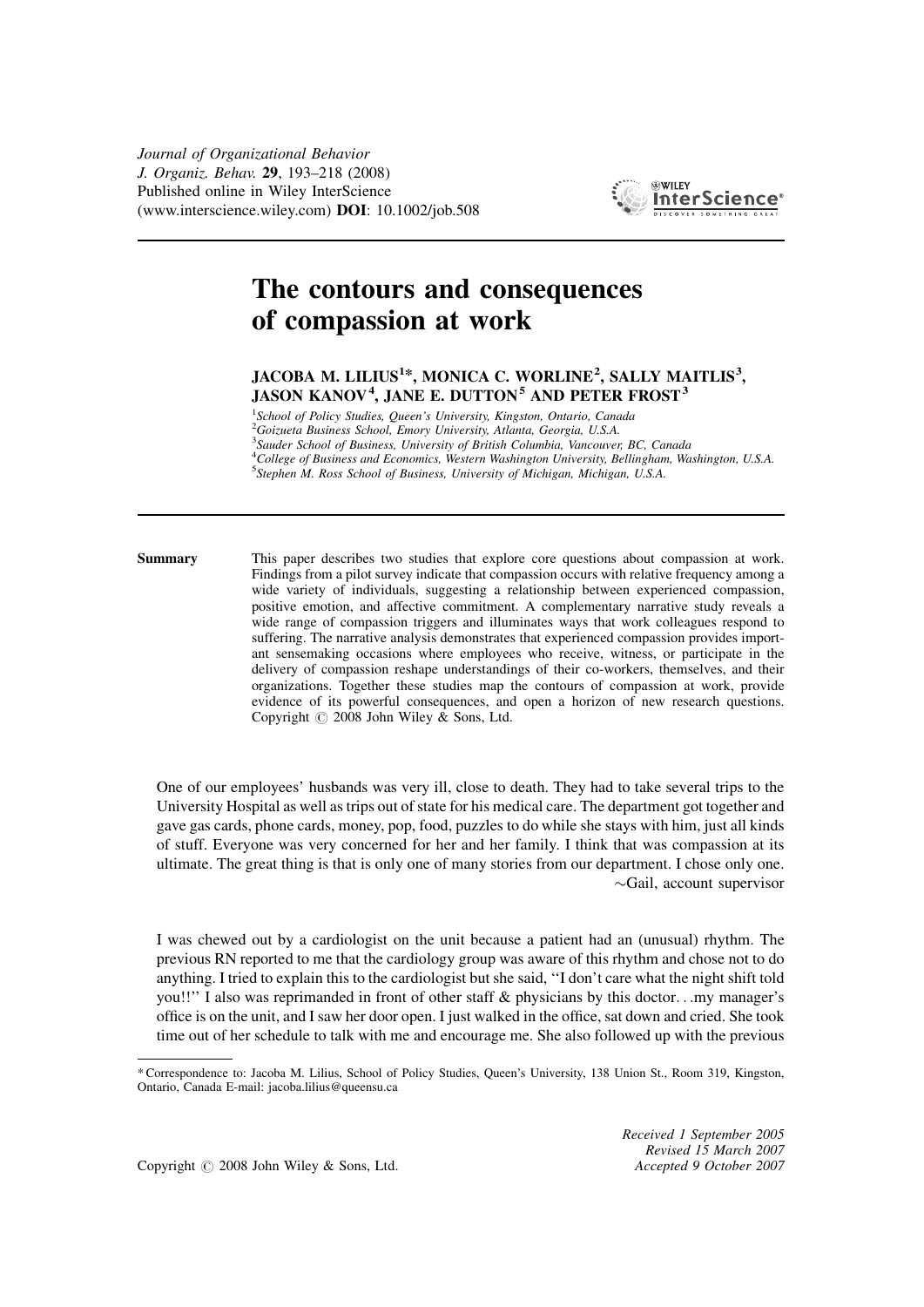RN, the cardiologist and the night-level coordinator to figure out what had happened. This was very much appreciated and she helped me to feel very cared about.

 $\sim$ Jennifer, nurse

# Introduction

Suffering is an inevitable part of organizational life. Defined as the experience of pain that evokes existential anguish (Reich, 1989), suffering springs from many sources outside and within organizations. For example, illness, injury, or death of loved ones can cause pain that spills into the workplace (Harvey, 2001), as in Gail's story above. It can also arise within an organization as a result of toxic interactions with bosses, colleagues, or customers (Frost, 2003) as in Jennifer's story, from organizational processes that generate pain (Maitlis & Ozcelik, 2004), or in carrying out the ''necessary evils'' of work organizations, which unavoidably cause harm to others at work (Molinsky & Margolis, 2005). These psychologically painful experiences have a significant impact on both employees and organizations, as reflected in a recent finding from the Grief Recovery Institute showing that firms lose more than \$75 billion annually from employees' grief-related incidents (Zaslow, 2002). As our opening stories suggest, compassion shown by work colleagues can strengthen emotional connections at work and boost people's ability to function as productive employees (Dutton, Frost, Worline, Lilius & Kanov, 2002; Frost, Dutton, Worline & Wilson, 2000). Building from stories such as those told by Gail and Jennifer, this paper explores the contours and consequences of compassion at work.

Although the study of compassion has a long tradition in religion, medicine, and sociology, it has a relatively short history in organizational behavior (Frost et al., 2006). Only recently have we begun to learn about the positive effects of compassion at work or the organizational conditions under which it arises. The impact of compassion was initially revealed by employees who described how valued and connected they felt after receiving compassionate acts from others in the organization (Dutton et al., 2002; Frost et al., 2000). Using an in-depth case study to examine the occurrence of a large-scale compassionate response, Dutton, Worline, Frost, and Lilius (2006) showed that whether the social coordination of compassion is activated and mobilized depends on an organization's social architecture and the agency of those in the organization. Despite these insights, many questions about the nature and impact of compassion at work still remain unanswered, such as the kinds of suffering that trigger acts of compassion at work, who gives and receives it, the different forms compassion takes in organizations, and consequences for those who receive, witness, or participate in delivery of compassion.

In the present paper, we begin to address these questions through two complementary studies. In so doing, we surface the painful situations that are part of the tapestry of everyday organizational life and illuminate the informal kinds of compassionate responses that often go unnoticed by those further from the site of suffering. These studies together result in a view of the deep connections that exist in work organizations but are often missed in studies that regard workplaces simply as sites of economic transactions or task and service execution.

# Distinguishing Compassion at Work

Following Clark (1997) and Davis (1983), we understand compassion as a multi-dimensional process in which three elements of compassion form a tri-partite concept: noticing another person's suffering,

Copyright  $\odot$  2008 John Wiley & Sons, Ltd. J. Organiz. Behav. 29, 193–218 (2008)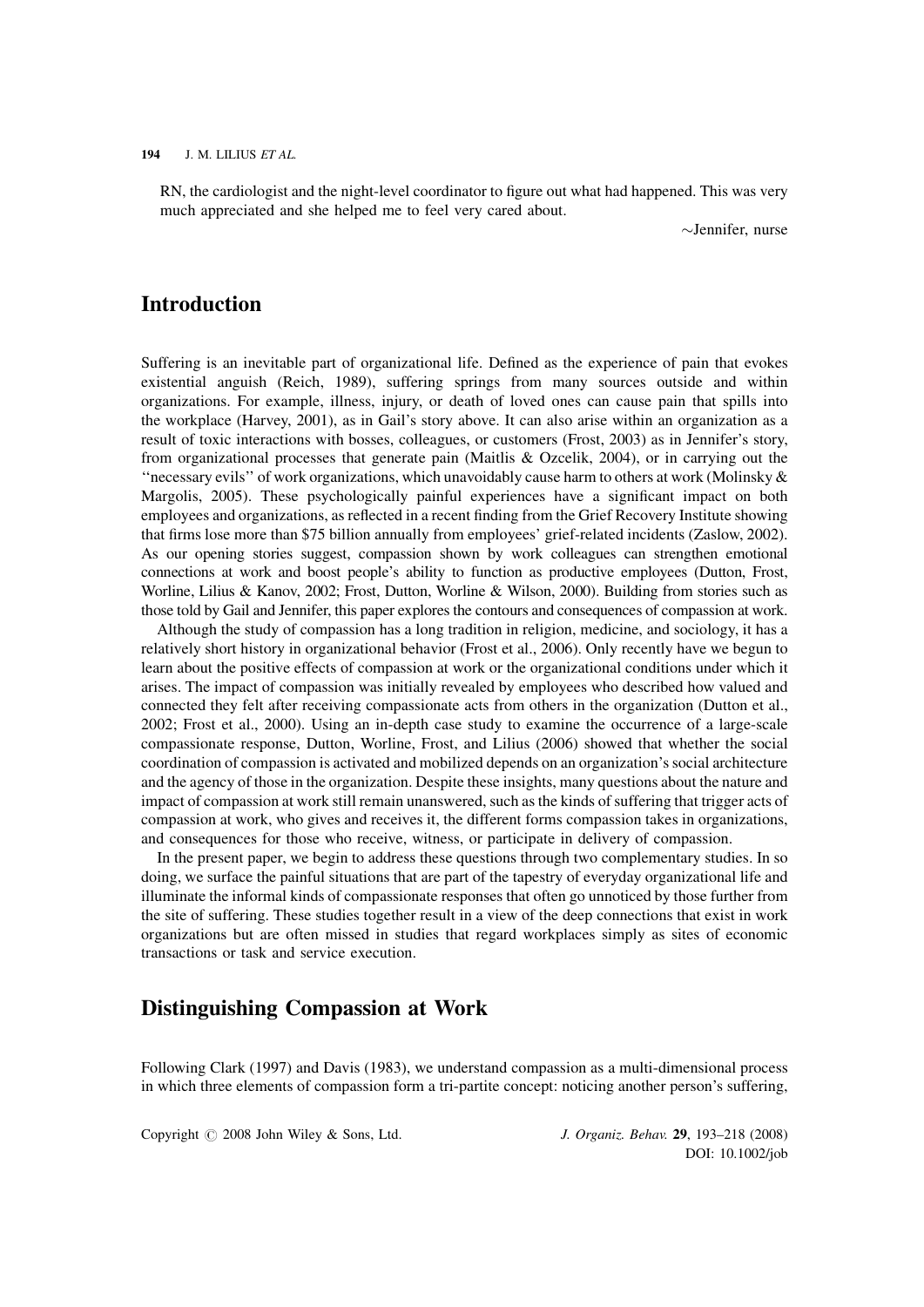empathically feeling that person's pain, and acting in a manner intended to ease the suffering (Dutton et al., 2006; Kanov et al., 2004; Miller, 2007). All of these elements are necessary, in this view, to understand compassion. Importantly, compassion goes beyond felt empathy to entail action, which is regarded as a compassionate response regardless of whether or not it successfully alleviates suffering (Kanov et al., 2004; Reich, 1989; Soygal Rinpoche, 1992).

A key assumption underlying this conceptualization, and as will be revealed in this study, is that a compassionate response may take a wide range of forms, such as gestures of emotional support, giving material goods, or providing a colleague with work flexibility. As a function of this range, compassion is related to, yet distinct from, several other constructs of interest to organizational researchers. In particular, a compassionate response may take the shape of emotional or material social support (House, 1981), prosocial behavior (Brief & Motowildo, 1986) or organizational citizenship behavior (OCB) (Smith, Organ, & Near, 1983) yet is not limited to any one of these forms, representing the full range of responses to human suffering. For example, while emotional social support has been defined as ''talking, listening, and expressing concern or empathy'' (Zellars & Perrewe, 2001, p. 459), compassionate responses often extend far beyond empathetic conversations, and can entail significant allocations of material and instrument resources directed toward persons in pain (Dutton et al., 2006). An additional distinguishing feature is that compassion is preceded by suffering and is driven by felt empathetic concern, while these related forms of workplace helping do not necessarily involve an empathetic response to suffering. Finally, compassion can be conceived as one form of caregiving among co-workers (Kahn, 1993), but one that it is also found outside organizations designed explicitly for caregiving purposes (Kahn, 1993, 1998, 2005). We argue that compassion is prevalent in a variety of organizations, precisely because it is a response to the inevitable pain of human existence (Frost, 2003; Frost et al., 2006).

This paper presents two exploratory studies that address core questions about the contours and consequences of compassion at work: a pilot survey that captures the nature of compassion at work and its relationship to key affective outcomes and a narrative analysis of stories of compassion at work that provides further insight into what compassion at work means for employees. These combined methods portray a deepened image of the kinds of suffering experienced, and responses offered, in the workplace. The studies also provide insight into the affective experience of compassion, the sensemaking that takes place in its presence or absence, and the wider implications of compassion for other work outcomes.

# Study 1: A Pilot Survey of Compassion at Work

Our pilot survey had two goals: (1) to document the range, frequency, and sources of compassion at work, and (2) to gather empirical evidence for the theorized relationship between the frequency of work compassion, positive emotion, and affective commitment.

### Theory and hypotheses

Previous research has documented the critical role of felt empathetic concern in driving compassionate responses in organizations (Dutton et al., 2006). Because of the inherently emotional nature of compassion at work, we expected that the experience of compassion would have particularly strong associations with affective outcomes such as felt positive emotion on the job and affective organizational commitment. We draw upon the framework provided by affective events theory (Weiss

Copyright  $\odot$  2008 John Wiley & Sons, Ltd. J. Organiz. Behav. 29, 193–218 (2008)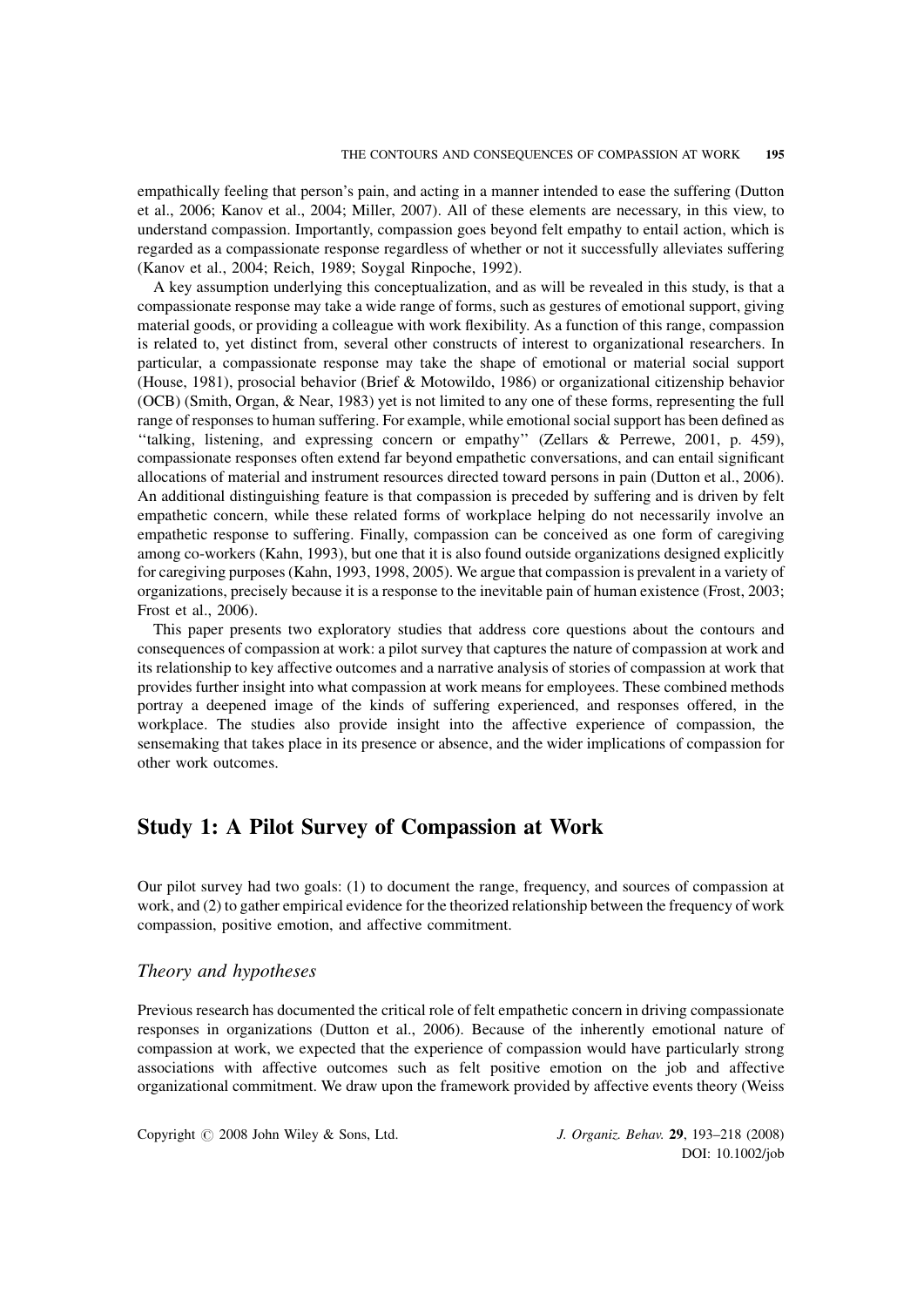& Cropanzano, 1996), which suggests that strong emotional events at work spark additional emotion, shape momentary action, and create an ongoing emotional tone in the workplace. Affective events theory also suggests that such emotions and their associations can accumulate over time to contribute to stable work-related attitudes. We suggest that instances of compassion at work are likely to stand out as salient affective events, and as such may generate additional emotions, shape behaviors, and contribute to longer-term affective variables. In keeping with the tenets of affective event theory, described below are hypotheses related to the affective impact of compassion at work.

#### Compassion and positive emotion

Several research streams suggest a relationship between compassion at work and positive emotion (Dutton, 2003; Folkman & Moskowitz, 2000; Frost, 2003; Hallowell, 1999; Kahn, 1993, 1998). The giving and receiving of compassion may be construed as an important affective event in the workplace, triggering further positive emotion (Weiss & Cropanzano, 1996). When people receive compassion, it is thought to increase feelings of connection with one another, which in turn produces a variety of positive feelings (Dutton, 2003; Miller & Stiver, 1997). Compassion also helps those experiencing personal difficulty find positive meaning in an otherwise painful event, which in turn cultivates positive emotions (Folkman & Moskowitz, 2000; Fredrickson, Tugade, Waugh, & Larkin, 2003). Following this, we predict that the experience of compassion will be associated with more frequent positive emotions at work.

Hypothesis 1. There will be a positive relationship between experienced compassion at work and the frequent inducement of positive emotion at work.

### Compassion and affective commitment

Our second hypothesis stems from research that suggests a relationship between compassion and affective commitment, a positive emotional attachment to one's organization that results in part from experiences at work (Meyer & Allen, 1991). Following the affective events theory framework (Weiss  $\&$ Cropanzano, 1996), we suggest that experiences of compassion may be particularly salient emotional events that prompt positive feelings about the organization. Individuals are drawn to sources of positive emotion, such as groups that are successful or induce positive emotions like pride (Cialdini et al., 1976). Similarly, positive construals of one's own organization as supportive have been shown to lead to greater affective commitment to the organization (Rhoades, Eisenberger, & Armeli, 2001). In addition, compassion may strengthen commitment to the organization through perceptions of being valued and cared about by the organization, which encourages the incorporation of organizational membership into the employee's self-identity (Meyer & Allen, 1991). Finally, since compassion in the workplace is often directed towards someone who is struggling with non-work related issues, compassion may help employees balance work and personal life, reducing inter-role conflict, and strengthening affective commitment (Allen, 2001). Thus, we hypothesize that experienced compassion at work will strengthen employees' affective commitment.

Hypothesis 2a. There will be a positive relationship between experienced compassion at work and affective organizational commitment.

Working at the intersection of affective events theory in organizations (Weiss & Cropanzano, 1996) and Fredrickson's (1998) broaden-and-build theory of positive emotion, we suggest that frequent positive emotion triggered by compassion at work will mediate the relationship between experienced compassion at work and affective commitment to the organization. Broaden-and-build theory suggests that in the presence of positive emotion at work, people experience an expanded thought-action

Copyright  $\odot$  2008 John Wiley & Sons, Ltd. J. Organiz. Behav. 29, 193–218 (2008)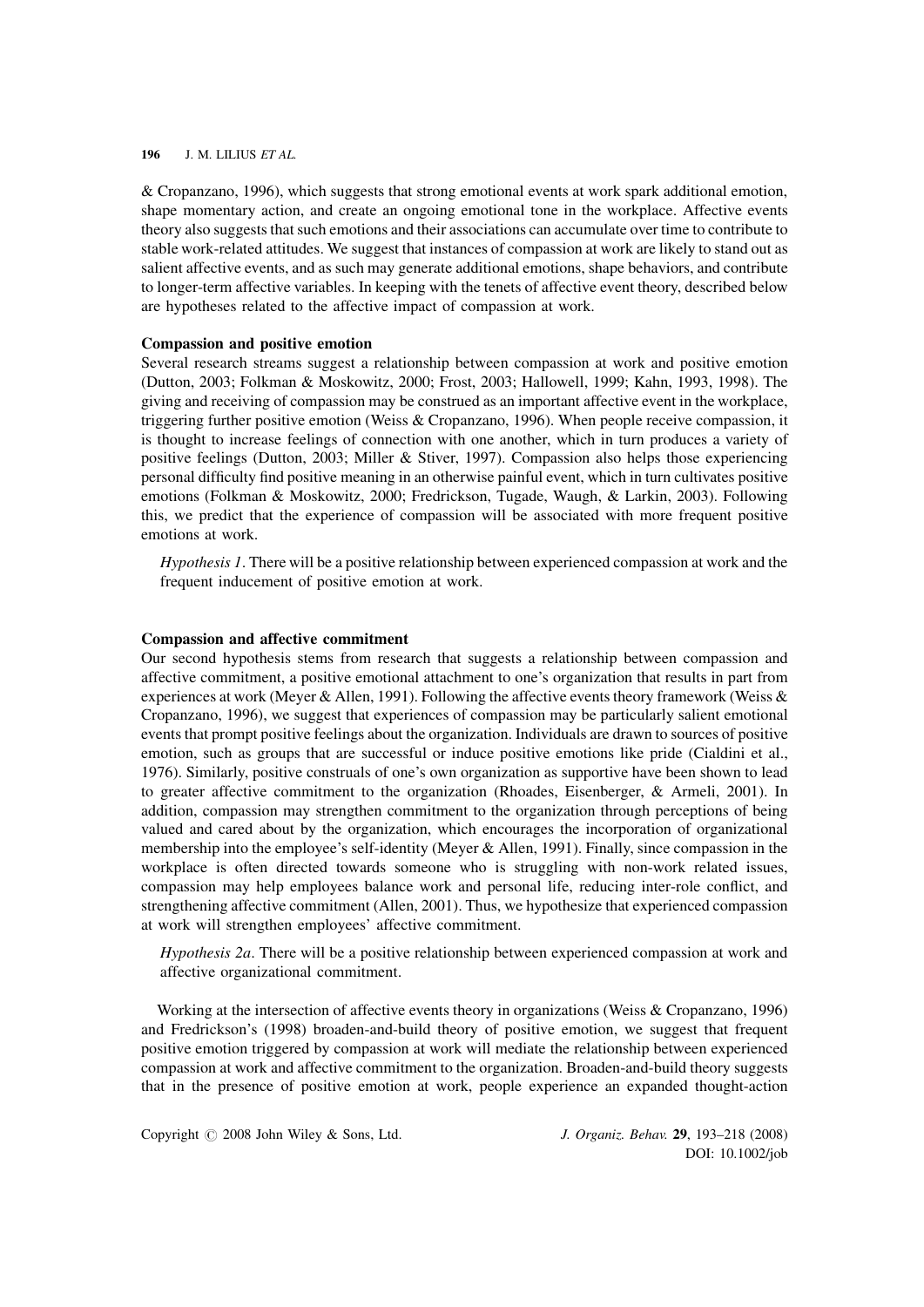repertoire, broadened mindsets, and enhanced openness (Fredrickson, 1998, 2003). According to this view, as people experience compassion at work, they will also experience positive emotion that enhances their openness and reflects well on their organization. Affective events theory suggests that employees may use the experience of compassion as a salient event that triggers felt positive emotion and momentary actions and meanings, which can accumulate to form longer-term attitudes (Weiss  $\&$ Cropanzano, 1996). Thus, frequent experiences of positive emotion at work arising from experienced compassion may lead to pleasant emotional associations with the workplace and accumulate over time into strengthened affective commitment to the organization (Fisher, 2002; Weiss & Cropanzano, 1996; Fredrickson, 1998).

Hypothesis 2b. There will be a positive relationship between experienced compassion at work and affective organizational commitment through the frequent inducement of positive emotion at work.

# Methods

### Research setting and participants

This research was performed at Fairview<sup>1</sup> hospital, a large community hospital in a mid-sized urban area in the central United States (see Appendix A for further contextual information). We distributed research materials to all 2400 hospital employees throughout patient care and administration using the organization's payroll distribution network, arriving at employees' workstations on 6 September 2001 with a request to return the materials via mail by 30 September 2001. A total of 239 employees completed and returned the survey, representing a 10 per cent response rate. Eighty-five percent of the respondents were women, with an average age of 42 years and average organizational tenure level of 9.5 years. Of those respondents who indicated their supervisory positions, half reported no supervisory role in the organization, with the next largest group (14 per cent) reporting that they supervised 1–5 employees. With respect to education, the vast majority of the sample had either an associates' (29 per cent) or bachelor's (29 per cent) degree, with the other 25 per cent reporting a high school education and 15 per cent advanced degrees. Data provided by the human resources department at Fairview hospital indicated that participants' demographic profile parallels the overall population of the organization, which has 83 per cent female employees, an average age of 42.8 years, average tenure of 8.7 years, and 6 per cent in supervisory roles. Of the nursing population, 71 per cent hold an associates' degree, 25 per cent hold a bachelors degree, and 4 per cent hold advanced degrees; modal education information for other populations was not available. Respondents also provided information about their work unit, which we coded into three broad categories: those working in medical/surgical (44 per cent), outpatient services (28 per cent), and administrative units (28 per cent). Follow-up interviews with the Vice President of Human Resources (VPHR) indicated that these proportions closely matched the broader organizational structure.

Fostering research participation. The research team undertook substantial efforts to maximize response rates through notification of the upcoming research via the hospital's bimonthly newsletter and an introductory letter encouraging participation co-signed by the senior researcher and the VPHR. We also organized an activity dubbed "CompassionFest," in which research team members staffed tables in central hospital locations for 5 days to encourage participation in a variety of ways (e.g., offering information, extra survey copies, candy, and chances to enter a drawing for gift certificates).

Copyright © 2008 John Wiley & Sons, Ltd. J. Organiz. Behav. 29, 193-218 (2008)

<sup>&</sup>lt;sup>1</sup>The identities of the research setting and of all respondents have been disguised to protect research participant confidentiality.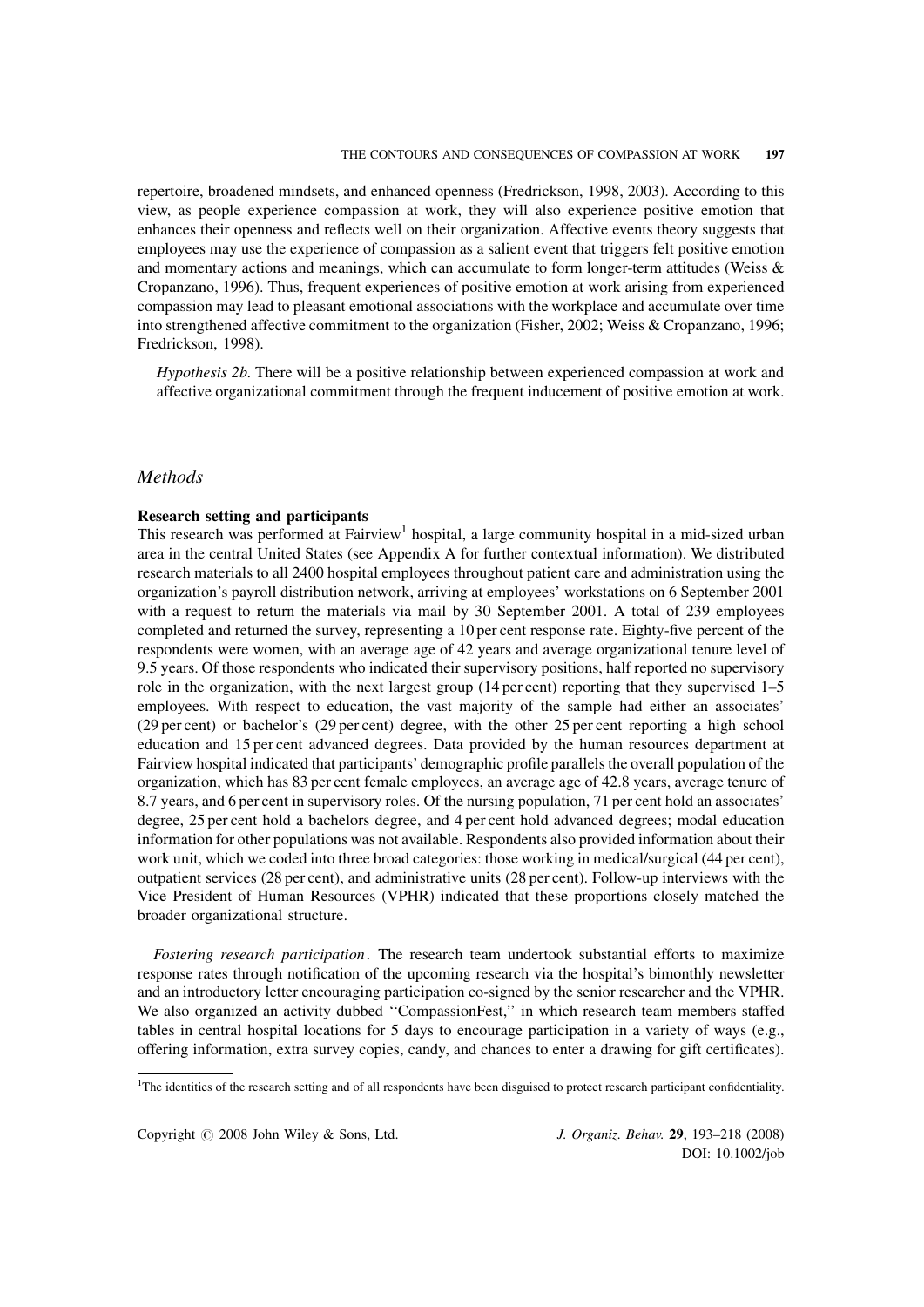A few days following distribution of our study materials, the terrorist attacks of 11 September 2001 occurred, which had direct and indirect effects on the employees of Fairview Hospital. As research team members visited the organization each day from 11 to 14 September, it was clear that questions about compassion in the workplace seemed eclipsed by the sweeping need for compassion on a much wider scale. While these events significantly stunted our response rates, they also deepened our conviction about the importance of this topic. Although the survey response was disappointing by conventional standards, since respondents were representative of the organizational population we argue that, as a pilot study, these findings provide valuable insights that move us toward an understanding of the contours and consequences of compassion at work.

### **Measures**

Survey items were based on either 5-point Likert-type frequency scales  $(1 = never, 5 = nearly \text{ all the})$ time) or 7-point Likert-type agreement scales  $(1 =$ strongly disagree,  $7 =$ strongly agree). Composite index variables were formed for all scales by averaging across items.

Experienced compassion. We measured experienced compassion at work using three items written specifically for this study. Respondents indicated on a 5-point Likert-type scale how frequently they experienced compassion: (a) on the job, (b) from their supervisor, and (c) from their co-workers. Because of our interest in understanding what individuals experienced as compassion, and our desire not to restrict their thinking to only certain kinds of behavior, we chose not to define compassion for them in the survey. A factor analysis of these items confirmed adequate unidimensionality (eigenvalue  $= 2.10$ , 70 per cent of variance explained; factor loadings greater than 0.80) and reliability of the composite scale was acceptable ( $\alpha = 0.79$ ). This measure serves as a pilot measure of the experience of compassion at work, as we could access no previously established or validated measures.

Positive emotion. We used a modified version of Izard's (1977) emotions scale to measure frequency of positive emotion, asking respondents to rate the frequency with which they felt four emotions during a typical week at work: (1) proud; (2) grateful; (3) inspired; and (4) at ease. A composite index reflected overall frequency of positive emotion, and factor analysis supported a single-factor solution (eigenvalue  $=$  2.78 with 70 per cent of variance explained; all factor loadings greater than 0.80) and reliability of the composite scale was acceptable ( $\alpha = 0.85$ ).

Affective commitment. We assessed affective organizational commitment using six items from the Affective Commitment Scale (ACS; Allen & Meyer, 1990). A seventh item was removed as suggested by Culpepper (2000) to improve construct measurement. The composite index had high reliability  $(\alpha = 0.90)$  and factor analysis suggested unidimensionality (eigenvalue = 4.10, 68 per cent of variance explained; all factor loadings greater than 0.75). An example item is: ''I do not feel like 'part of the family' at my organization" (reverse coded).

### Analytic strategy

The principal analyses consisted of structural equation modeling using the EQS program (Bentler, 1995), a technique which provides simultaneous estimation of the hypothesized regressions using the covariance matrix generated, based on the observed covariance matrix of the measured variables, and used for evaluating the goodness-of-fit between the data and the model. In reporting these results, we follow the guidelines suggested by Raykov, Tomer, and Nesselroade (1991) and report the following measures: normed fit index (NFI), non-normed fit index (NNFI), comparative fit index (CFI), as well as the misfit measure known as root-mean-square error of approximation (RMSEA; Hu & Bentler, 1999). Indications for acceptable fit are provided by indices that exceed 0.90 and misfit RMSEA index under 0.06. All composite reliabilities exceeded 0.70, suggesting that the specified indicators were sufficient.

Copyright  $\odot$  2008 John Wiley & Sons, Ltd. J. Organiz. Behav. 29, 193–218 (2008)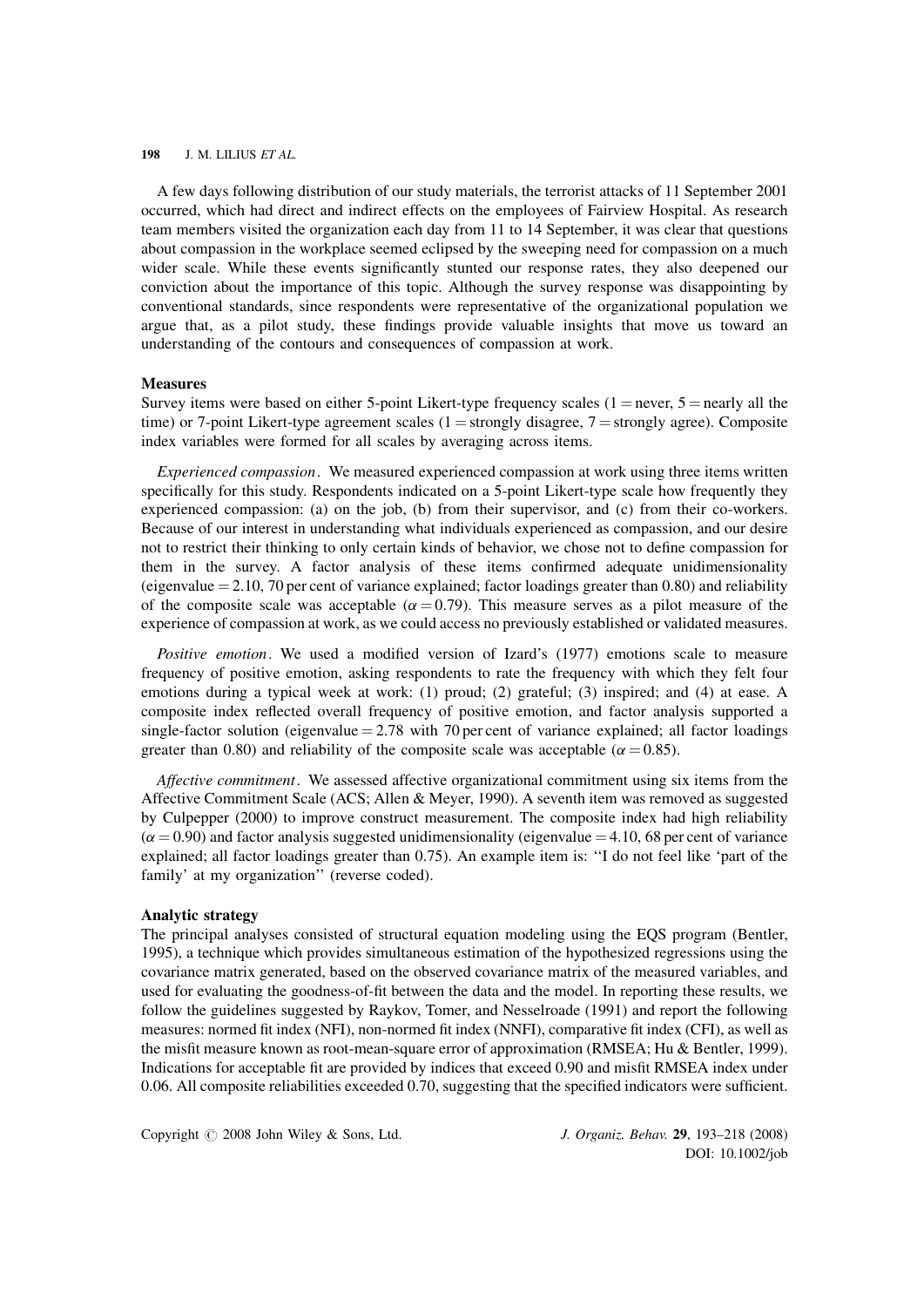| Variable                                                    | Mean                          | SD                          | n                        |                              |                 |           | 4         |
|-------------------------------------------------------------|-------------------------------|-----------------------------|--------------------------|------------------------------|-----------------|-----------|-----------|
| 1. Age<br>2. Tenure<br>3. Compassion<br>4. Positive emotion | 42.43<br>9.50<br>3.52<br>3.52 | 10.74<br>8.66<br>.80<br>.76 | 220<br>227<br>237<br>236 | $.511***$<br>.052<br>$.157*$ | $-.077$<br>.038 | $.596***$ |           |
| 5. Affective commitment                                     | 4.71                          | 1.36                        | 239                      | $.204***$                    | .114            | $.579***$ | $.712***$ |

Table 1. Descriptive statistics and correlations

 $p < .05;$   $*^{*}p < .01;$   $*^{**}p < .001.$ 

# Results

We present descriptive statistics including scale means, standard deviations, and intercorrelations of all continuous variables in Table 1. Reports of experienced compassion frequency ran the full range of possible responses from 1 (never) to 5 (always) ( $M = 3.62$ ; SD = 0.79). Participants report receiving compassion more frequently from co-workers than from supervisors  $(t (230) = 46.58, p < .001)$ . There were no significant differences in the frequency of experienced compassion by age, gender, education, tenure, or level in the organization. Of particular note is that people who responded ''never'' or ''rarely'' to questions regarding frequency of compassion had a similar demographic (average age of 45 years, 78 per cent female, and 57 per cent reporting ''college or bachelor's degree'') and organizational profile (average organizational tenure of 9.39 years, and 58 per cent reporting no supervisory role). Distribution within unit type, however, differed slightly, with 75 per cent of respondents working in medical/surgical units. This difference was reflected in the finding that unit type was related to the frequency of compassion, reported as significantly less in medical/surgical units than in administrative or outpatient units  $(F(2, 191) = 10.45, p < .001)$ .

### Hypothesis testing

The measurement model represents a confirmatory factor analysis of all scales used in the study, and indicated excellent fit  $(\chi^2 (24) = 31.12, \text{ NFI} = 0.97; \text{ NNFI} = 0.99; \text{ CFI} = 0.99; \text{ RMSEA} = 0.04)$ . Table 2 presents the  $\chi^2$  values, associated degrees of freedom, CFI, and RMSEA for model comparisons, and indicates that the theoretical model (Model 1) fit the data well. To examine the validity of the hypothesized effects, we compared the theoretical model with the structural null model (Model 2) and two alternative models: one in which positive emotion is a full mediator of the relationship between compassion and affective commitment (Model 3), and one which shows frequency of compassion and positive emotion as related but making independent contributions to affective commitment (Model 4). As shown in Table 2, alternative model indices for each indicated greatly reduced fit and increased levels of error. Thus, we maintained the theoretical model in which the

Table 2. Model comparisons

| Model   | Description                                                                 |        | df | RMSEA | <b>CFI</b> |
|---------|-----------------------------------------------------------------------------|--------|----|-------|------------|
| Model 1 | Hypothesized model                                                          | 71.97  | 24 | 0.05  | 0.99       |
| Model 2 | Structural null model                                                       | 313.80 | 27 | 0.22  | 0.74       |
| Model 3 | Positive emotion as full mediator                                           | 39.01  | 25 | 0.08  | 0.96       |
| Model 4 | Compassion and emotion as independent<br>predictors of affective commitment | 60.71  | 25 | 0.14  | 0.91       |

Copyright  $\odot$  2008 John Wiley & Sons, Ltd. J. Organiz. Behav. 29, 193–218 (2008)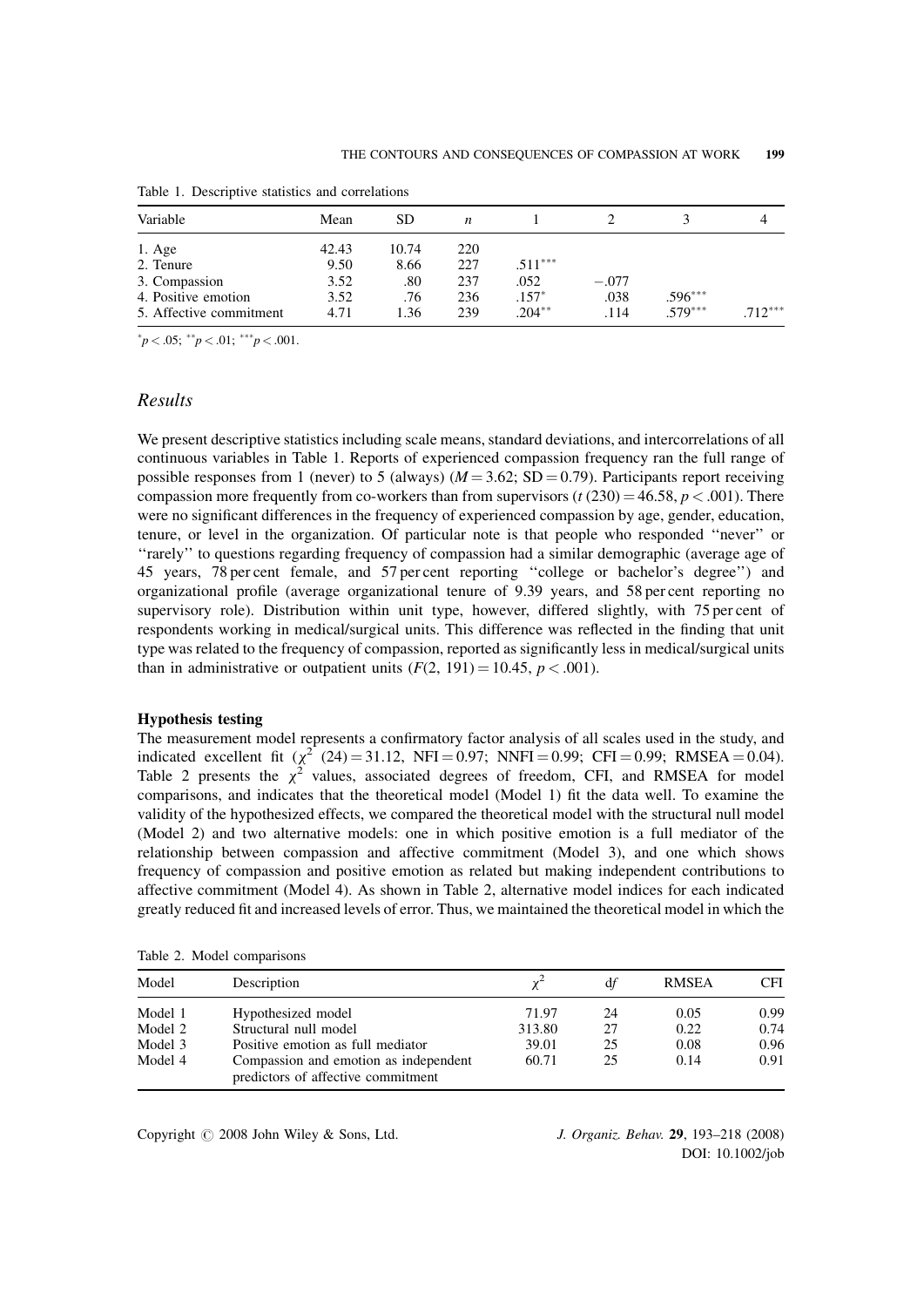

Figure 1. Structural equation model of the effects of experienced compassion at work.  $\chi^2$  (48) = 71.97. Normed, non-normed, and comparative fit indexes are  $0.96, 0.98$ , and  $0.99$ , respectively, with RMSEA = 0.05. All parameter estimates shown are significant ( $p < .01$ )

frequency of compassion is related to affective commitment partly through its relationship with positive emotion.

The standardized path coefficients for our theoretical model, presented in Figure 1, provided further support for our hypotheses. The model shows strong support for the relationship between experienced compassion at work and experienced positive emotion, supporting Hypothesis 1. Experienced compassion at work and positive emotion were both related to higher levels of affective commitment, supporting Hypothesis 2a and b.

### Discussion

Study 1 provides, to our knowledge, the first evidence that experiencing compassion at work is important for positive emotion and affective organizational commitment and suggests that the effect of experienced compassion is not only a momentary affective event but also accumulates to leave a lasting trace on organization members. These findings, though preliminary, also suggest that there is meaningful variation in the experience of compassion in the workplace. While people on average reported experiencing compassion between ''sometimes'' and ''often'' on our pilot scales, some respondents (9 per cent) who did not differ demographically from the larger sample in any significant way reported rarely or never experiencing compassion on the job. This distribution indicates the variability that exists in people's experience of compassion, and provides some evidence that the sample was not a self-selected group that responded only because they had experienced compassion.

This pilot survey revealed some interesting patterns in the occurrence of compassion. First, participants reported experiencing compassion more frequently from co-workers than from supervisors, a noteworthy finding in light of research indicating the importance of supervisors as a source of support through their greater access to resources (Lim, 2005). This suggests that there may be less tangible sources of support to which co-workers have access and are thus able to provide for their colleagues. The sources of experienced compassion at work and the implications for supervisory and co-worker relationships bear further scrutiny. In addition, despite the intuition that an employee with more subordinates might have more people interested in their welfare, in this sample, compassion was experienced with equal frequency among those who do and do not manage other employees. This finding challenges the idea that those in positions of lesser power, who must often pay more attention to those in positions of power (Fiske & Depret, 1999), will also provide more compassion to those in upper level management positions.

Copyright  $\odot$  2008 John Wiley & Sons, Ltd. J. Organiz. Behav. 29, 193–218 (2008)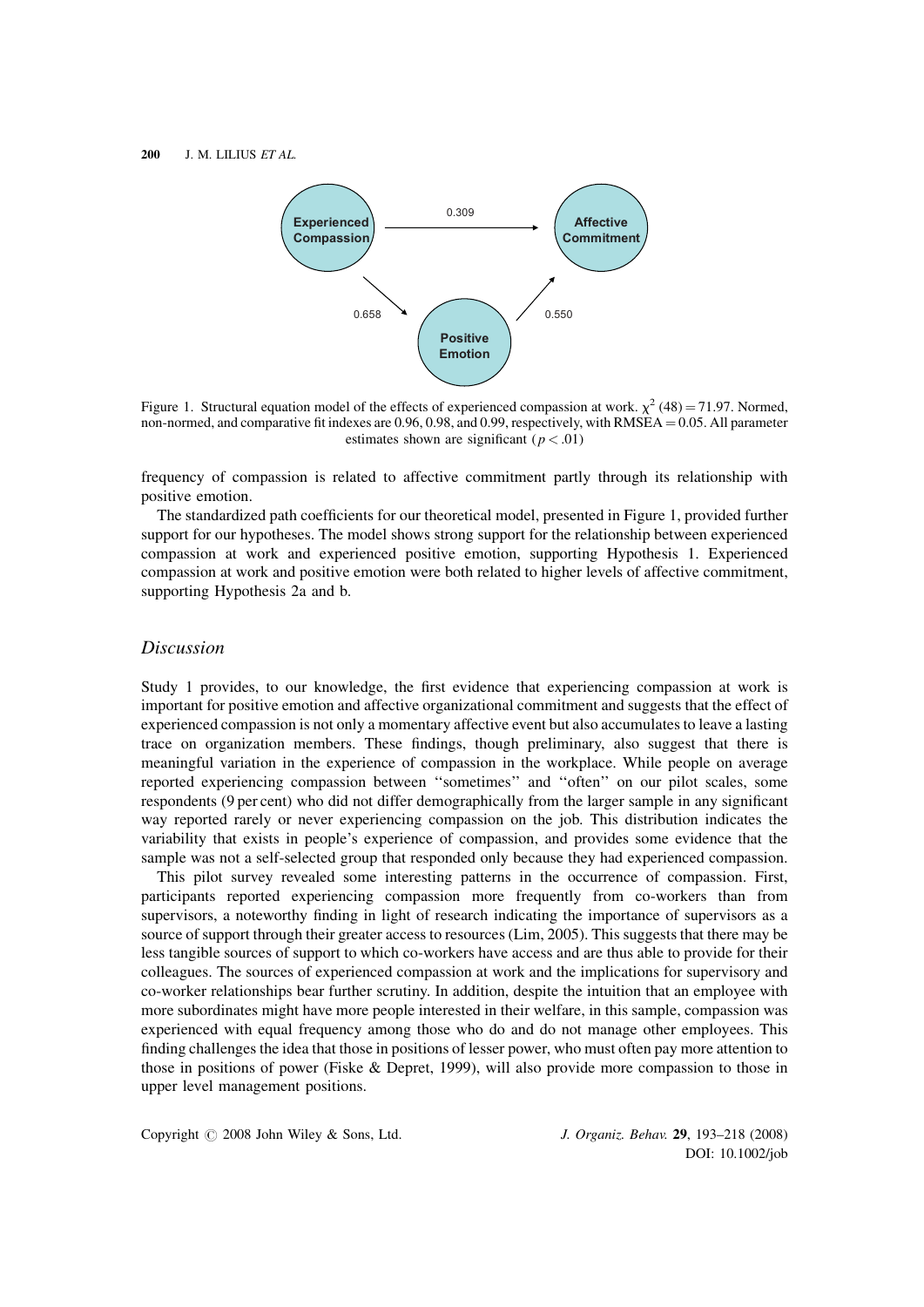Finally, compassion was reported as least frequent in units that perform direct patient care as opposed to administrative or outpatient units, which runs counter to the intuition that those involved in the ''business of care'' would be more adept at or more likely to offer compassion and raises questions about how different organizational contexts might facilitate or inhibit the expression of compassion. Given what is known about the culture of occupational groups such as physicians and surgeons, where feeling rules demand resilience and self-reliance (Rafaeli & Sutton, 1987; Smith & Kleinman, 1989), it is perhaps unsurprising that those in the medical/surgical units in our study reported less frequent compassion than others. At the same time, previous research indicates that compassion can be found in unexpected contexts, such as a business school or a news agency (Dutton et al., 2006; Dutton et al., 2002). It is also possible that the lower frequency of compassion in the direct patient care units resulted from the ''compassion burnout'' commonly found in the helping professions (Figley, 1995; Rainer, 2000). This suggests an intriguing avenue for future research that addresses the influence of occupational and organizational culture in the enactment of compassion at work.

# Study 2: Stories Reveal the Contours of Compassion at Work

The second part of our program of exploratory research is a narrative study that provides a richer description of the texture and consequences of compassion at work. This study had four goals: (1) to identify the types of suffering that trigger compassionate responses among work colleagues; (2) to identify which colleagues respond to those triggers and the forms of these responses; (3) to uncover the emotional tone of people's descriptions of compassion at work; and (4) to begin to understand how people make sense of compassion in their everyday work.

# Methods

### Measures: using stories as data

Research materials for the narrative study consisted of a one-page story solicitation included in the same sealed envelope as the survey materials and read as follows: ''Please provide a story of a time when you either (a) experienced compassion at work, or (b) witnessed compassion at work," with blank space for each respondent to write a story. Stories convey everyday life as it is lived in a particular moment, freezing activity within a snapshot that researchers can use as a depiction of work life (Bruner, 1986; Ochs & Capps, 2001). Besides their capacity to capture the everyday realities of people's work, stories are an important aspect of research on compassion at work because they capture and convey emotion (Riessman, 1993). Writers such as Leguin (1969/1976) have also noted that stories allow us to enter the worlds rendered by others and understand the feelings and experiences of people outside of ourselves. Because they capture everyday reality, are vehicles for emotion, and provide a window into how people make sense of their experience, we use stories as a form of data that is particularly well-suited to render a textured description of the experience of compassion at work.

### Analytic strategy

We first coded each story for basic narrative characteristics such as who narrates the story, the actors involved, and the point of view of the storyteller *vis a vis* compassion (i.e., compassion witness, giver, or recipient). Using a counting and coding strategy from content analysis research (Krippendorf, 2004) and similar to the open coding procedure suggested by Strauss and Corbin (1998), we counted instances of a range of key concepts stemming from the goals of the study, documenting presence or absence, as well as categorizing stories that contained similar ideas. For example, to depict the types of suffering

Copyright © 2008 John Wiley & Sons, Ltd. J. Organiz. Behav. 29, 193-218 (2008)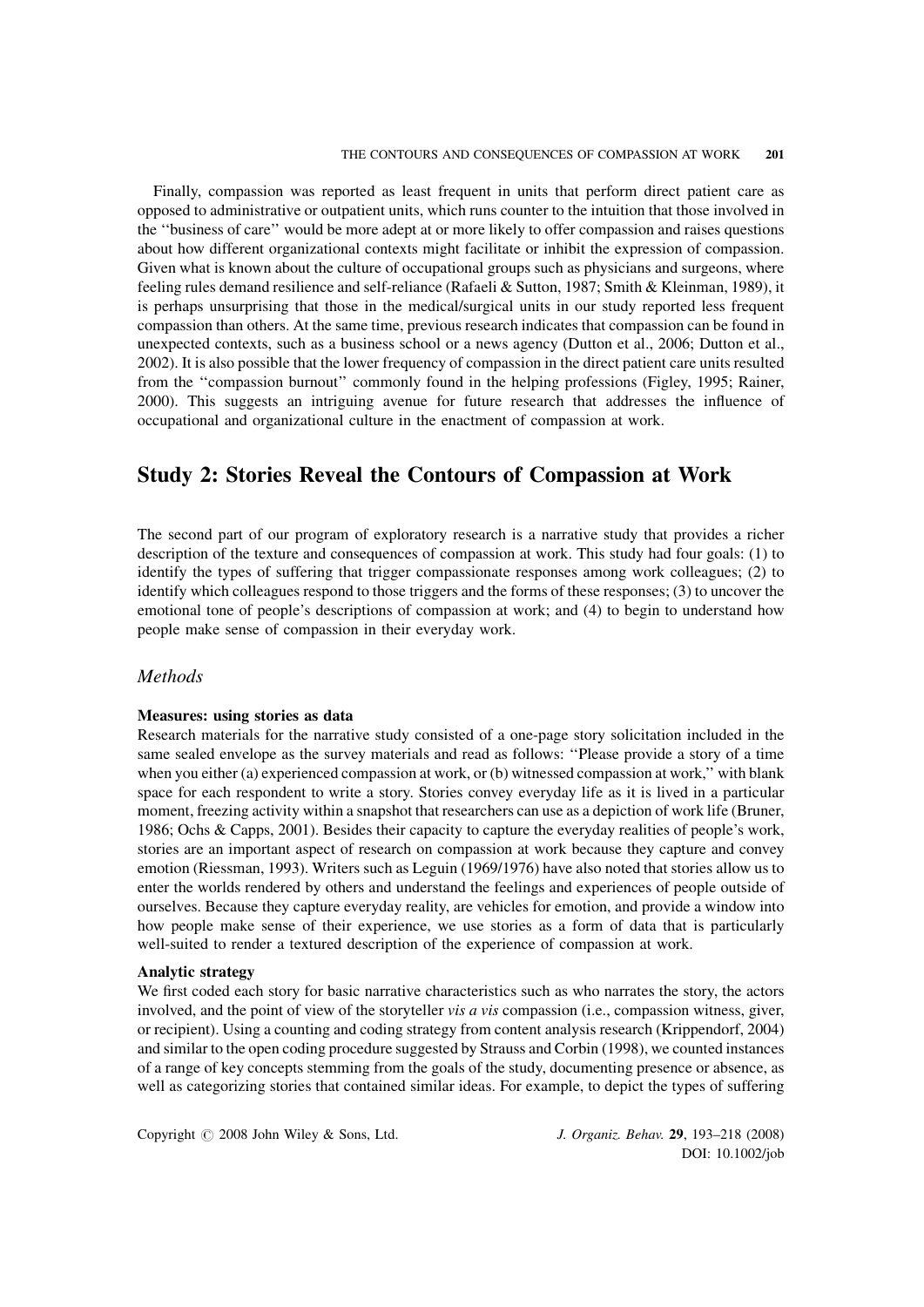that trigger compassion at work, we coded each story for the presence or absence of a pain trigger, and then developed a comprehensive set of categories of pain triggers described in the sample of stories. We conducted similar coding for the forms of compassion. We coded each story for the presence of particular emotion words, using the words that are included in the circumplex model of emotion (Russell, 1980) as a guide. This is a conservative way of coding for emotion, as we did not use interpretive coding for the emotion carried in the story, but simply coded for outright mentions of emotion. Finally, in order to examine the sensemaking contained in each story, we conducted an analysis that captured the types of inferences that people made about the meaning of compassion as it related to themselves, their co-workers, and their organization.

### Analysis

Of the 239 participants who returned the survey, 159 provided us with one or more stories of compassion at work, yielding a total of 171 stories available for analysis. Of these, 5 per cent ( $N = 9$ ) were stories that indicated a lack of compassion. In the analyses, we separate the non-compassion stories from those that described instances of compassion  $(N = 162)$  and report on these stories separately. The demographics and survey responses of those who did versus did not provide a story did not differ significantly. For all of the coding described below, two independent coders categorized the data, and the independent coder ratings were used to calculate Cohen's Kappa, a measure of inter-rater reliability that corrects for the amount of agreement that would occur by chance (see Cohen, 1960). Across all categories, Cohen's Kappa indicated that the coding was highly reliable, with an average of  $\kappa = 0.83$ .

### Types of suffering that trigger compassion

Table 3 shows the types of suffering described in the stories. The largest category (44 per cent) is the illness of oneself or a loved one. The next largest category (17 per cent) involves the death of a family member or friend. Family issues, divorce, and financial difficulties are the triggers for compassion in 15 per cent of the stories. As a function of the context within which the study was conducted, we expected to find some stories of compassion related to patient care. Nine percent of the stories described suffering when the employee was a patient of the hospital or a patient's family member, and 15 per cent of the stories described interactions with patients in the hospital. Work stress in the hospital setting was the trigger for compassion in 5 per cent of the stories, and included organizational sources of pain such as uncivil behavior from work colleagues and workplace injury. The remaining 15 per cent of the stories fell into a general category of ''other,'' including triggers that did not make up 5 per cent or more of the sample.

### Providers and recipients of compassion at work

The vast majority of stories (80 per cent) describe compassion as being coordinated among several co-workers or an entire unit of staff. Only 10 per cent of the stories describe a single individual as the compassion provider, and 7 per cent describe compassion solely from a supervisor.

We further coded each story for the point of view of its narrator as: (1) a recipient of compassion; (2) a witness to compassion; or (3) a participant in delivering compassion. Table 4 shows that the majority of stories (52 per cent) are told from the perspective of a recipient of compassion, 38 per cent from the perspective of a compassion witness, and only 13 per cent from the perspective of someone participating in the delivery of compassion.

Considering the health care context in which we were studying compassion, we compared stories that involved patient care to those that involved co-worker interactions. Table 4 shows that among

Copyright © 2008 John Wiley & Sons, Ltd. J. Organiz. Behav. 29, 193-218 (2008)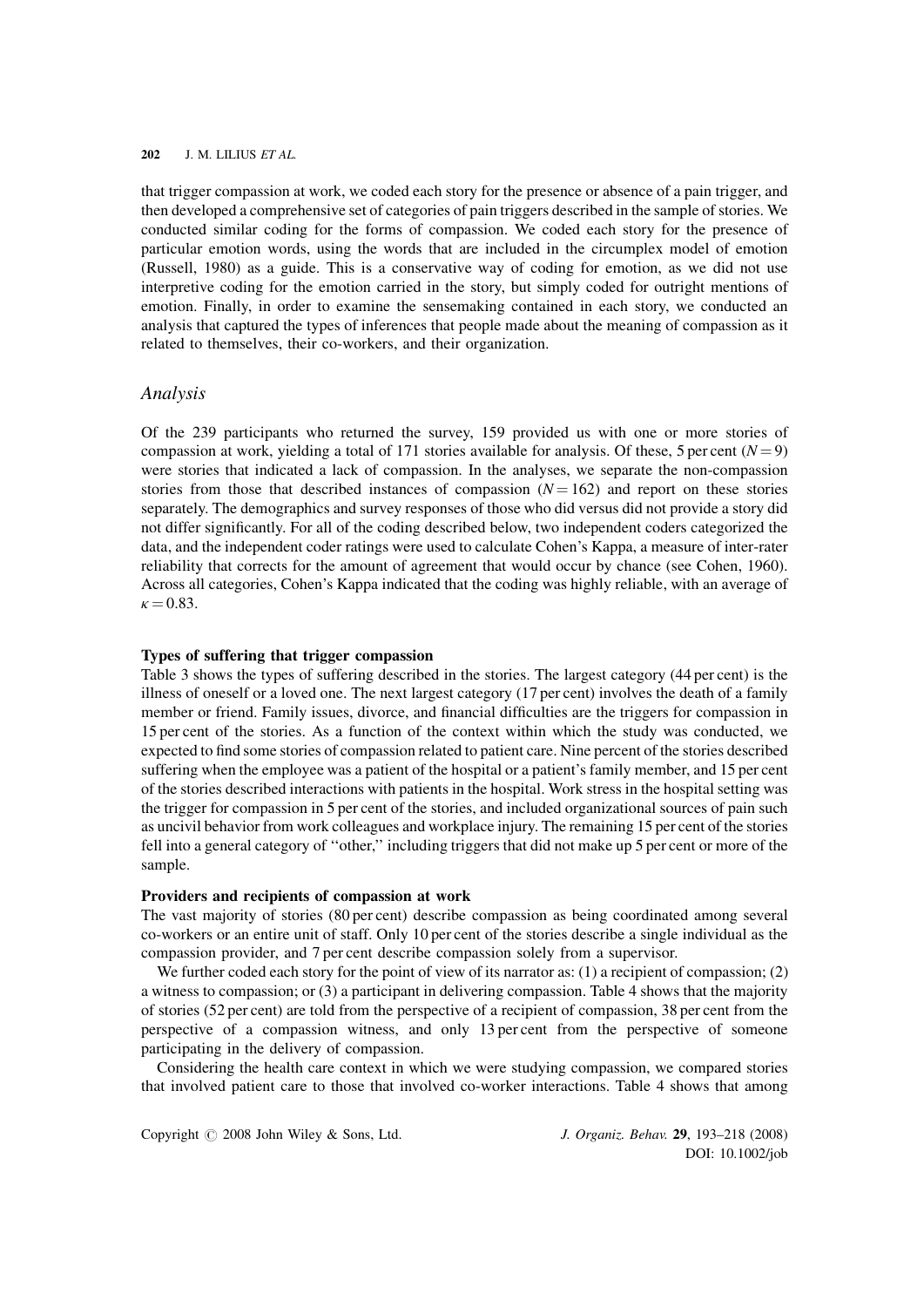| Table 3. Types of suffering that trigger                                                           | compassion at work <sup>a</sup>                                                                                                                                                                                                                                                                                                                                                                                                                                                                                                                                                                                                                                                 |                 |
|----------------------------------------------------------------------------------------------------|---------------------------------------------------------------------------------------------------------------------------------------------------------------------------------------------------------------------------------------------------------------------------------------------------------------------------------------------------------------------------------------------------------------------------------------------------------------------------------------------------------------------------------------------------------------------------------------------------------------------------------------------------------------------------------|-----------------|
| Types of suffering                                                                                 | Examples                                                                                                                                                                                                                                                                                                                                                                                                                                                                                                                                                                                                                                                                        | of              |
| Serious illness of oneself or a loved one                                                          | "Kim, a coworker, had an adverse outcome to her abdominal surgery, which resulted in several weeks of<br>prolonged absence from work beyond her expected leave. She has 3 young children  Carol, another<br>coworker who shares our office, called her daily to offer emotional support, ran errands, and helped<br>with the children."                                                                                                                                                                                                                                                                                                                                         | 4               |
| Death of a colleague or loved one                                                                  | "Recently one of the clinical staff members lost a son to suicide. Without exception and on various<br>occasions each staff member reached out to her in a supportive, compassionate manner."                                                                                                                                                                                                                                                                                                                                                                                                                                                                                   | $\overline{17}$ |
| Family or personal issues                                                                          | possibilities of switching days or asking someone to work for me. My department head knew this and she<br>"I had recently gotten a divorce and my ex-husband did not help or see my children at all. My youngest<br>was graduating from kindergarten and was having a program for all the parents. I had exhausted all<br>offered to come in and work for me on her day off, even because she had helped the night shift."                                                                                                                                                                                                                                                      | $\overline{15}$ |
| Ill patients in the hospital/patient and<br>family interactions                                    | has become very nervous and anxious. Our lead phlebotomist is consistently able to draw this patient and<br>"We have a patient who is very difficult to draw (blood from) and who has blood drawn frequently. She<br>the two have developed quite a rapport. One day when a draw was due, she was off for a holiday. She<br>planned ahead and offered to draw the patent at the patient's house on the holiday."                                                                                                                                                                                                                                                                | 15              |
| Employees who are treated in the role<br>of patients/patient families by others<br>in the hospital | me a dose of what I take for my hypertension. The chaplain called my out of town sister; a nurse prayed<br>with me; my husband was located for me. So many people were involved in assisting me and my family,<br>the steps and basically fell apart. I was a nurse that couldn't function. The pharmacy gave the nurse with<br>"I was working and my dad was a patient. . A code was called and I knew it was my dad. I raced down<br>and my coworkers filled in because I had totally walked away from my own patients."                                                                                                                                                      | $\circ$         |
| Work stress                                                                                        | help. I knew immediately that I couldn't do it. Sadly the nurses I was working with were not empathetic<br>"I gave birth to a stillborn baby girl. I am an RN working in pediatrics. I was very nervous about going<br>or compassionate. They felt I should take my turn. However, my head nurse at the time was completely<br>back to work After being back at work a few days, the mother-baby unit was very busy and needing<br>unnecessary. She made a notation in our book that I was exempt from floating to the newborn unit<br>understanding. I told her that I was willing to resign my position immediately and she said it was<br>for an indefinite amount of time." | 5               |
| Some stories mentioned more than one kind                                                          | of pain trigger, and as such the total percentage can be more than 100%.                                                                                                                                                                                                                                                                                                                                                                                                                                                                                                                                                                                                        |                 |

Copyright  $\odot$  2008 John Wiley & Sons, Ltd.

J. Organiz. Behav. 29, 193-218 (2008) DOI: 10.1002/job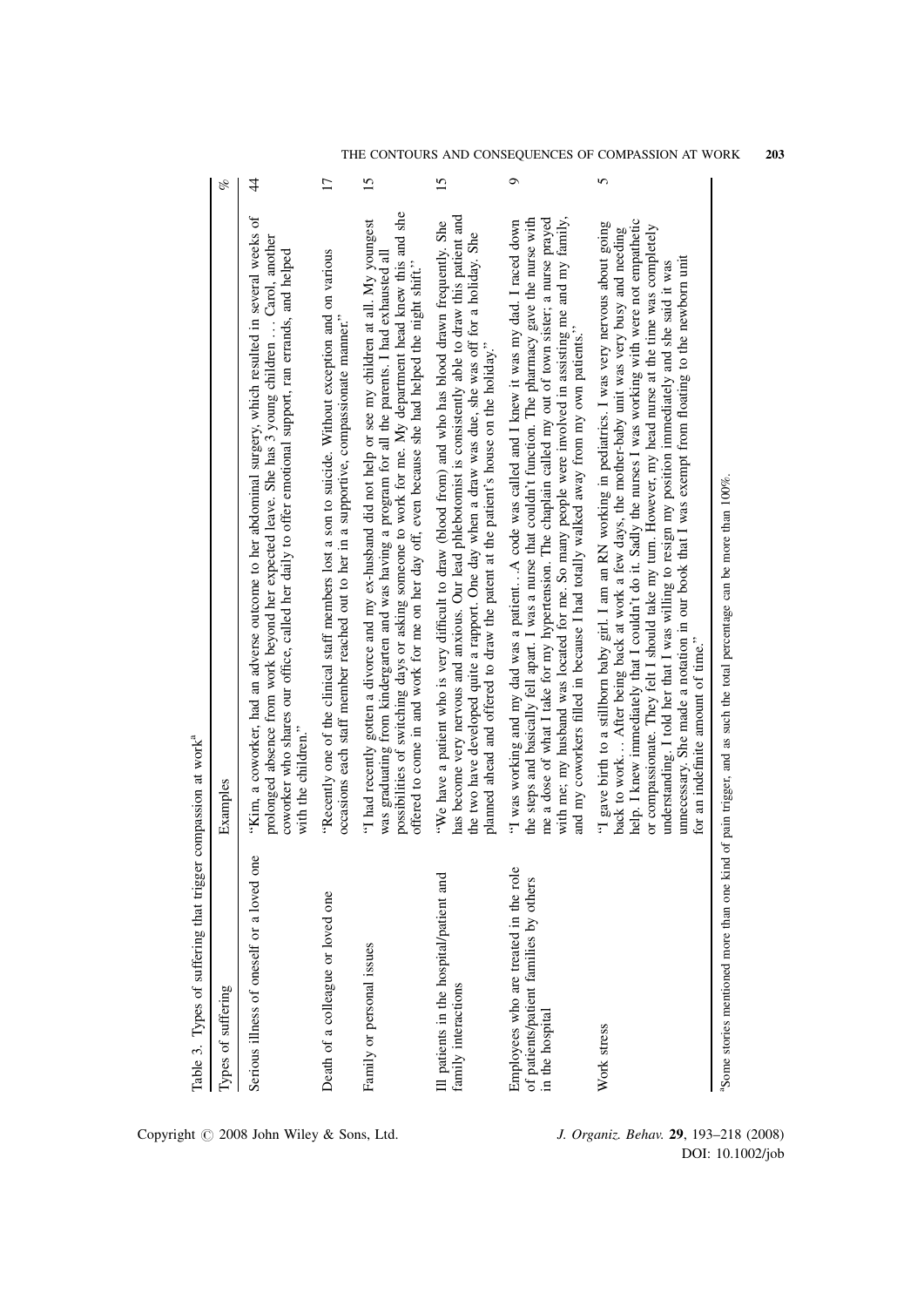| Table 4. Narrators of stories of compassion at work <sup>a</sup> |                                                                                                                                                                                                                                                                                                                                                                                                                                                                                                                                                               |                     |
|------------------------------------------------------------------|---------------------------------------------------------------------------------------------------------------------------------------------------------------------------------------------------------------------------------------------------------------------------------------------------------------------------------------------------------------------------------------------------------------------------------------------------------------------------------------------------------------------------------------------------------------|---------------------|
| Point of view                                                    | Illustrative example                                                                                                                                                                                                                                                                                                                                                                                                                                                                                                                                          | Stories<br>of       |
| ers<br>Recipient of compassion from co-work<br>Recipient         | "donated" their personal days to me, since I was off work for about 6 weeks and it was<br>"I experienced a devastating loss in my personal life when my husband died, and all of<br>the people I work with were very caring and supportive. Some of my coworkers even<br>required that I use all my vacation/personal time. Their caring helped me get through<br>some extremely difficult times."                                                                                                                                                            | 52<br>$\frac{4}{6}$ |
| Recipient of compassion as a patient                             | "One Sunday morning while getting ready for church, my son was burned by scalding<br>hot coffee the nurses and physician were wonderful. Not only did they care for my<br>son who was crying very loudly, but they were also emotionally supportive of my<br>husband and me. I will never forget what they did for our family."                                                                                                                                                                                                                               | $\circ$             |
| Witness of compassion for co-workers<br>Witness                  | employee whose husband was in school to learn a new job, and they had 4 children ages<br>"We have an employee whose young son was in a very serious accident and who would<br>require a long hospitalization and numerous surgeries. This employee was a part-time<br>donated money, clothes, toys and their vacation hours (that would be turned to cash<br>for the employee) and several made the long drive to visit and offer support to her<br>6 and under.  Upon learning of the accident, her peers and others at the hospital<br>and her family."     | $\frac{38}{19}$     |
| Witness of compassion for patients/others                        | him make choices, and taking special time to see that he got the items he wantedThis<br>if she could help him. She took his tray and assisted him thru the busy cafeteria, helping<br>around in the cafeteriaand it was difficult for him to carry his tray. Our boss asked<br>"There was an elderly man who seemed to be having a difficult time finding his way<br>took quite a bit of time from her own lunch hour. I will never forget how kind and<br>patient she was."                                                                                  | $\overline{0}$      |
| Delivering compassion for co-workers<br>Participant              | all be there to help. What comes around goes around. We have to be here for each other."<br>work, but as her mom's cancer progresses I'm sure she'll need to take off again and we'll<br>"A co-worker's mom and dad both had cancer. She needed to take a leave to care for her<br>present her with a check for over \$1000.00. We also donated meals that we delivered to<br>her, and spent time sitting for her so she could run errands or rest. My friend is back to<br>parents. Our department donated vacation hours and personal hours and was able to | 13 <sub>0</sub>     |
| Delivering compassion for patients/others                        | "Though we don't work directly with inpatient issues  Many times, patients will call and<br>are always compassionate with them first, and try to work with each individual's unique set<br>will be fearful that they will be unable to pay their hospital bills. The people in our area<br>of circumstances. They set up payment plans, for example, for those who may not have<br>insurance."                                                                                                                                                                | 4                   |

an some instances, narrators were witnesses to and participants in compassion delivery; as such the total percentage can be more than 100%. <sup>a</sup>In some instances, narrators were witnesses to and participants in compassion delivery; as such the total percentage can be more than  $100\%$ .

Copyright  $\odot$  2008 John Wiley & Sons, Ltd. J. Organiz. Behav. 29, 193-218 (2008)

DOI: 10.1002/job

204 J. M. LILIUS ET AL.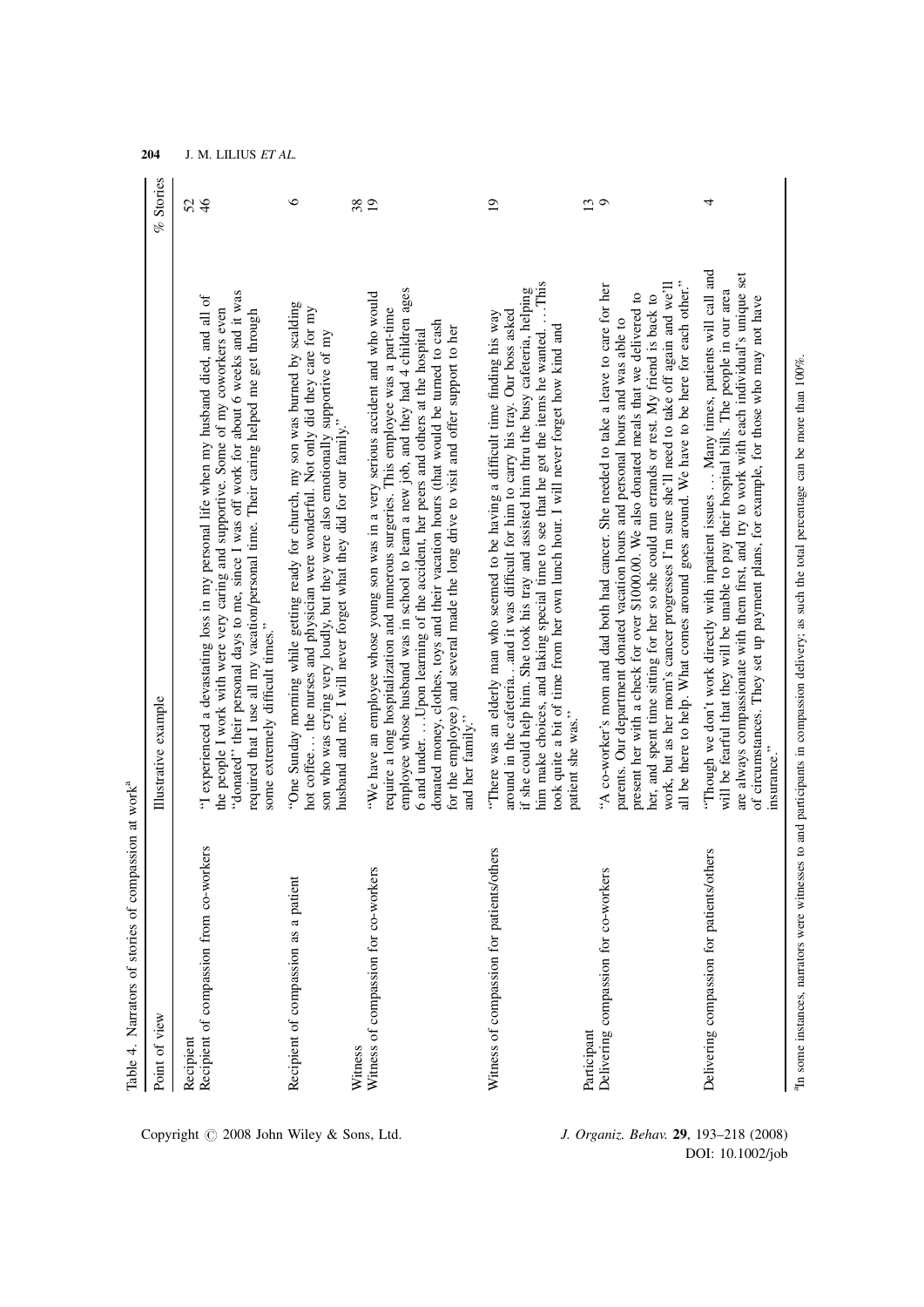narrators who were recipients of compassion, 46 per cent of stories involve co-workers and 6 per cent involve patients, revealing the complex reality of work life in which employees may also unexpectedly be in a position to receive services from their organization. The proportion of patient care stories rises, however, when narrators are witnesses of compassion, with 19 per cent of stories involving patients. Of those who told stories from the perspective of delivering compassion, 9 per cent involved delivering compassion to co-worker, and only 4 per cent involved delivering compassion to patients.

#### Forms of compassion at work

As shown in Table 5, three major categories emerged from coding for the types of actions that people described as compassionate: (1) giving emotional support, (2) giving time and providing flexibility, and (3) giving material goods. While we have portrayed these categories of actions as distinct, in many stories people described an instance of compassion in which actions covered the gamut of emotional and material support as well as offering flexibility and time.

Respondents most often described emotional support, including gestures such as hugs, questions about one's well-being, and verbal expressions of support. An example of this category is given in this story told by Lisa, a nurse in the hospital:

My good friend and fellow nurse was diagnosed with cancer. Everyone on my and her units was extremely supportive of me, with hugs and verbalization as I supported her. They let me verbalize my sad feelings and helped pick me up when I was low.

In many instances, the primary form that compassion took was emotional, often because there was little that could be done to remedy the situation. In Lisa's case, her co-workers could not help to cure her friend, but their expressions of support and their empathetic overtures made a difference nonetheless.

The second category of actions described as compassionate were those that gave the sufferer time or flexibility in ways that went above and beyond what was expected or mandated. Nancy told a story that illustrates this category, when her co-workers responded with compassion to a trigger of job stress:

One Friday later afternoon I was swamped with phone calls to patients and finishing paper work that had to be completed. It was 5:45pm, and I felt close to tears, but tried to hide it. Two co-workers took their coats off and spent 10–15 minutes helping me finish. Their act of compassion was most appreciated. I can't remember feeling like this before or after that day at work. I love my job!

As evidenced in Nancy's story, even a small act of compassion can have a big impact on the person receiving such attention. This type of flexibility takes many forms, such as offers of time for recovery, covering a co-worker's shift, making and delivering food to co-workers' homes, attending funeral services, or going out of one's way to attend to another's suffering. The granting of flexibility is a form of hidden asset that employees can share with each other, which has instrumental and symbolic meaning for those who receive it. In addition, as suggested by research on absence as a coping mechanism (Hackett & Bycio, 1996), a compassionate act that allows a distressed individual to take time out from work can be highly restorative.

The final category of actions involved the granting of material support such as money, food, gifts, flowers, or cards. John, an outpatient laboratory employee, offered this story that illustrates how material support can become a form of compassion:

A coworker with 7 children, who was only in his mid-thirties, was admitted to the hospital and discovered that he needed immediate heart by-pass surgery. His insurance only gave his family a portion of his normal income, and we knew that it wasn't enough. I set up a tax free trust fund and ended up getting a little over \$5800.00 in donations – more than enough to cover his losses of being

Copyright  $\odot$  2008 John Wiley & Sons, Ltd. J. Organiz. Behav. 29, 193–218 (2008)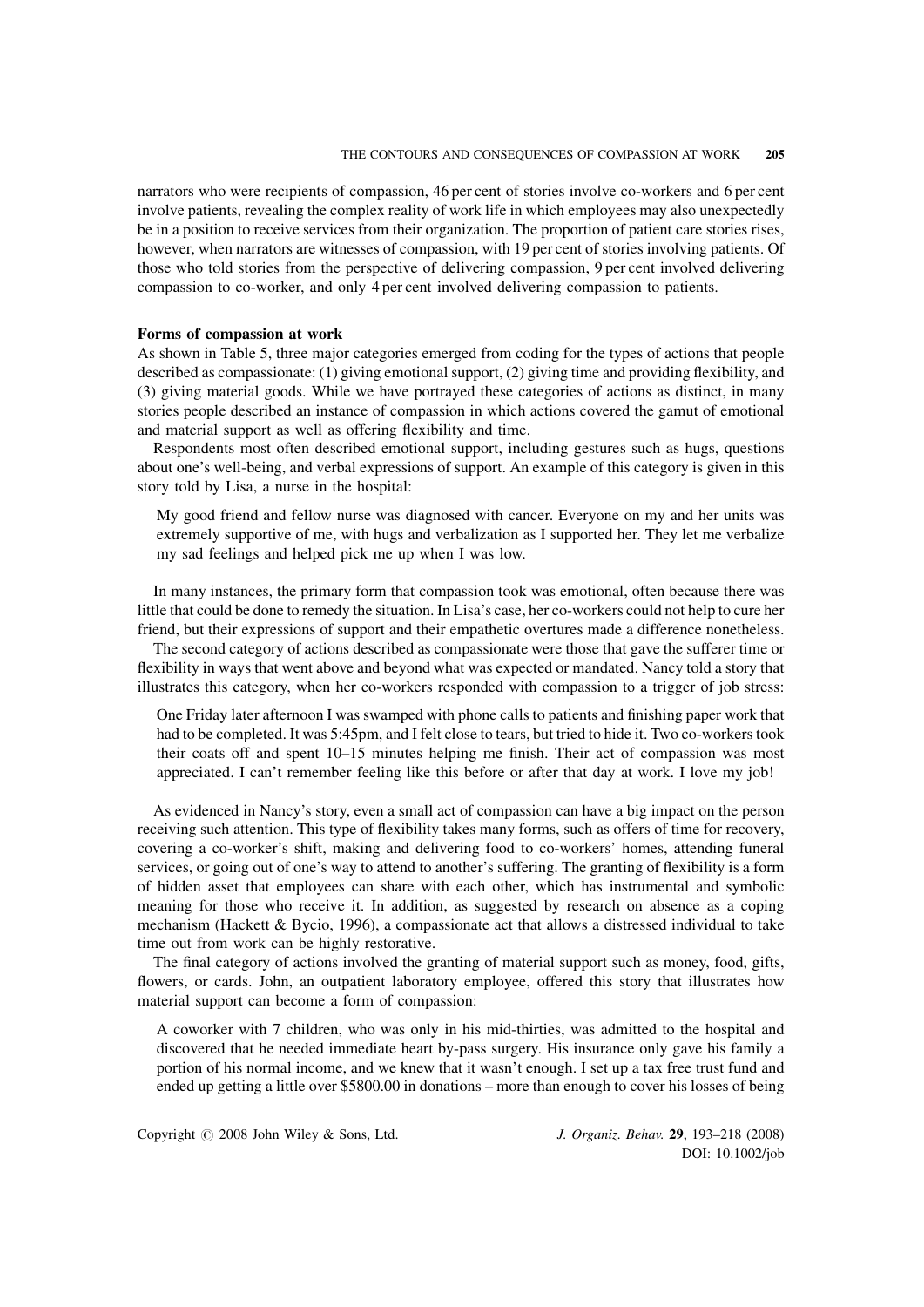| Table 5. Forms of compassion at work <sup>a</sup> |                                                                                                                                                          |                                                                                                                                                                                                                                                                                                                                                                       |    |
|---------------------------------------------------|----------------------------------------------------------------------------------------------------------------------------------------------------------|-----------------------------------------------------------------------------------------------------------------------------------------------------------------------------------------------------------------------------------------------------------------------------------------------------------------------------------------------------------------------|----|
|                                                   | Description                                                                                                                                              | Illustrative example                                                                                                                                                                                                                                                                                                                                                  | Ę  |
| Giving emotional support                          | words or gestures designed to extend comfort,<br>such as hugs, listening, or questions about well-being<br>Offering                                      | "My daughter recently had a baby. Prior to the birth her<br>I would work the unit she would be a patient onmy<br>It certainly helped me through all of this "trauma.""<br>husband left her. It was a very difficult time because<br>co-workers were very supportive and understanding.                                                                                | 56 |
| Giving time or flexibility                        | Offering or giving time or work task flexibility that<br>allows someone to recover                                                                       | dinner each night for a six-week period, and to cover her<br>department set up a rotating schedule to bring the family<br>important to help her at home during her chemo. Our<br>We all decided how to best handle the absences of<br>the co-worker who was a single mother, so it was<br>"A co-worker was diagnosed with breast cancer.<br>work activities as well." | 51 |
| Giving material goods                             | cards, flowers, or food; range from very small tokens to<br>tangible material good or goods, such money,<br>coordinated collections of money<br>Giving a | "I was going through a divorce and when I came to work<br>one day there was a bag with my name on it. In it was a<br>jar of potpourri with a string of lights in it with a doily<br>on top. The card said, 'I hope this lights your day up.'<br>It meant a great deal to me."                                                                                         | 36 |

Copyright  $\odot$  2008 John Wiley & Sons, Ltd. J. Organiz. Behav. 29, 193-218 (2008)

DOI: 10.1002/job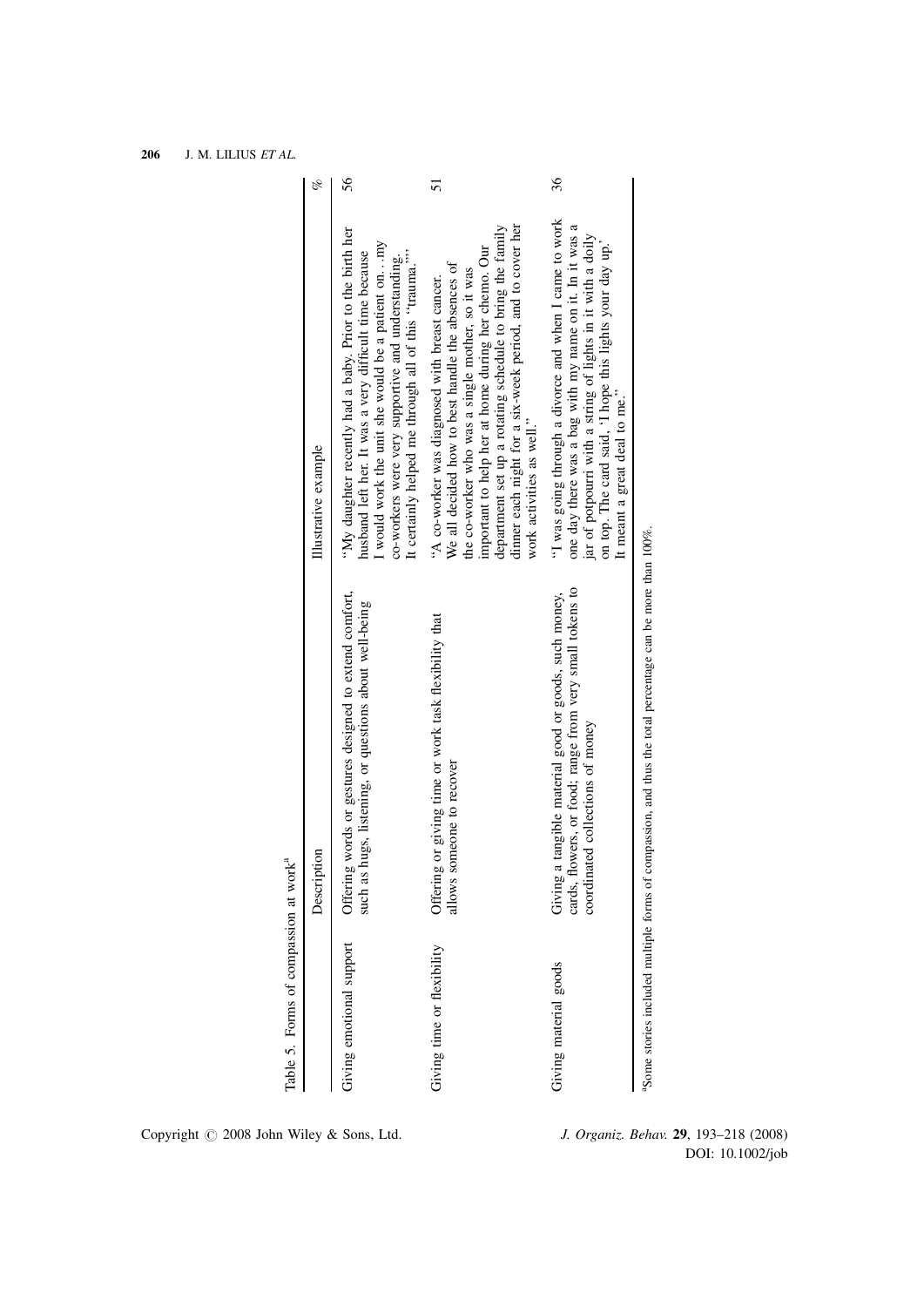off work for the extended period of time. I couldn't believe that our lab, with a total of 75 people, came up with that much money in less than one week's time. It still means a lot to me, knowing that I work with such caring people.

John's story is a vivid depiction of the ways in which co-workers engaged in spontaneous organizing to gather material goods to respond with compassion to someone who was suffering.

### Emotions associated with compassion at work

Respondents on average make one mention of positive emotion per story<sup>2</sup>. A minority of stories (20 per cent) contained no emotion words. The largest category of emotion words was descriptions of the sympathy or empathetic understanding of suffering, in 25 per cent of the stories. The next largest category of emotion words included aroused positive emotion descriptors such as encouraged, glad, happy, joyful, and pleased (18 per cent), while non-aroused feelings of being calmed, relaxed, comforted, and consoled were mentioned with similar frequency (17 per cent). In addition to the positive emotions associated with experiences of compassion, people described instances of compassion as decreasing their negative emotions, such as feeling less anxious (19 per cent), reduced pain (17 per cent), less shame, intimidation or fear (10 per cent), and less sad (8 per cent).

### The meaning of compassion at work

Finally, we coded the stories for the kinds of inferences that people made as they made sense of instances of compassion at work. As shown in Table 6, these inferences could be grouped into those relating to the self, to co-workers, and to the overall quality of the work organization. These three categories were mentioned in at least 10 per cent of the compassion stories. In our analysis, each story could feature multiple inferences, as we attempted to capture the full spectrum of meanings that people associated with compassionate acts.

Inferences about the self. As shown in Table 6, 44 per cent of the stories featured an inference about what compassion means to the self. For example, often the narrator appeared to infer that he or she was better able to carry on with his or her life and work, was more capable of managing pain, or could be more fully him or herself at work. An example is given by Julie:

I returned to work after 12 weeks off for maternity leave. My child was still very colicky and I continued to nurse after returning to work. My co-workers always brought up my need to eat lunch first and to use the breast pump even when we were so busy, we weren't all going to eat that day. I never felt as if I was a burden to my co-workers. They felt what I was doing was important (breastfeeding). Their compassion made my decision to continue to breastfeed easier.

Julie's story reveals that the instances of compassion from her co-workers validated her choices and helped her feel like a valued member of her work unit. This category of inferences suggests that in the face of difficulty, the experience of compassion in the workplace can have a lasting impact on how one sees his or herself.

Inferences about co-workers. Table 6 shows that 32 per cent of the stories contained an inference about the qualities of the narrator's co-workers as a result of an instance of compassion. For example, in John's story, above, about creating a tax-free fund for an ill co-worker, the story concludes with an

Copyright  $\odot$  2008 John Wiley & Sons, Ltd. J. Organiz. Behav. 29, 193–218 (2008)

<sup>&</sup>lt;sup>2</sup>Reporting that 100 per cent of stories include positive emotion is somewhat misleading, as this coding allowed multiple words to be counted in each story. The finding is best interpreted as an average of one emotion word per story, with some stories featuring several positive emotion words and some stories featuring none. The figure of 100 per cent is generated by this counting procedure, i.e., we counted 162 positive emotion words from a sample of 162 stories.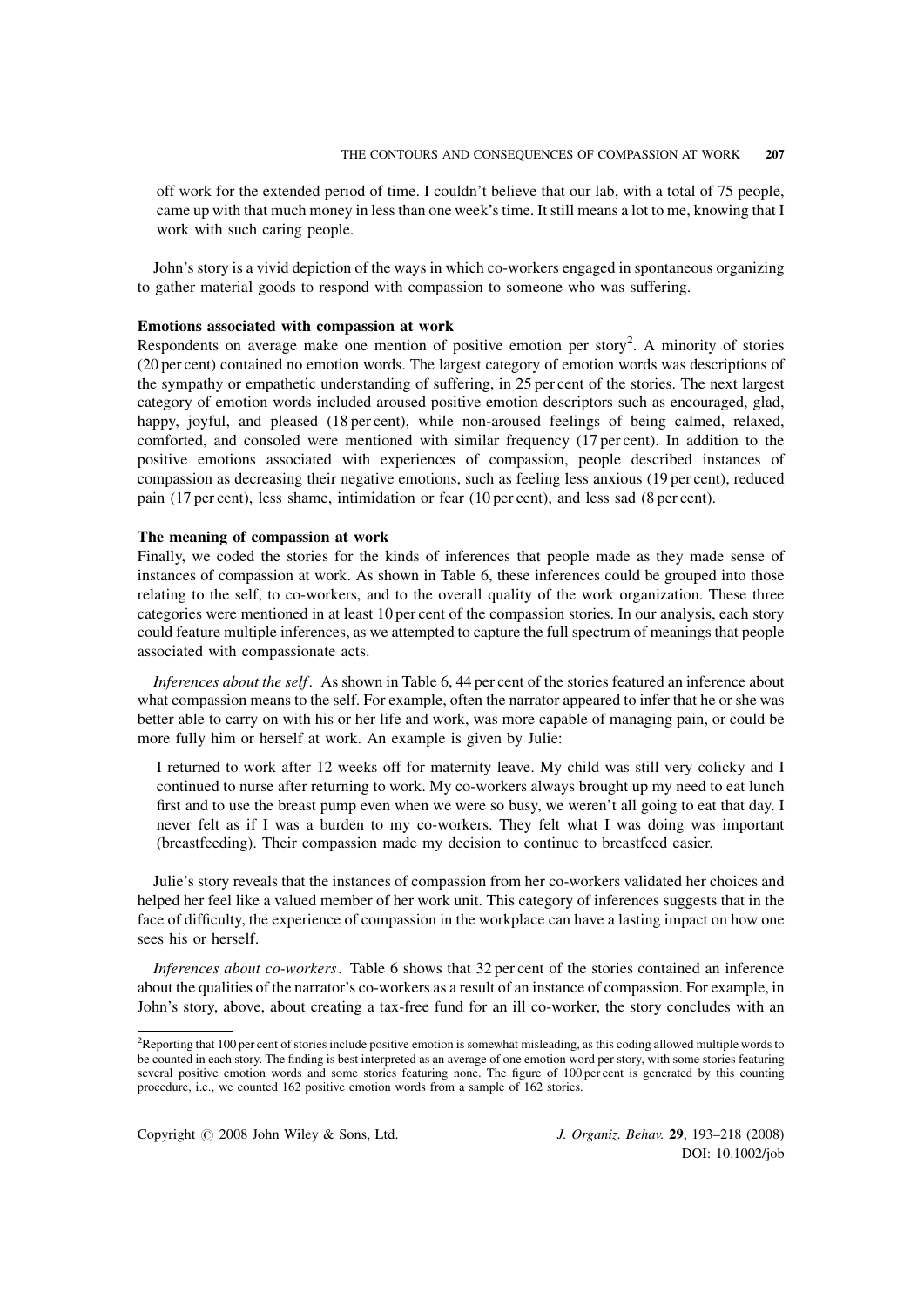| Table 6. Inferences described in stories | of compassion <sup>a</sup><br>Description                                                                                                                                                                                                                                           | Example                                                                                                                      | of |
|------------------------------------------|-------------------------------------------------------------------------------------------------------------------------------------------------------------------------------------------------------------------------------------------------------------------------------------|------------------------------------------------------------------------------------------------------------------------------|----|
| Inferences about self at work            | Sensemaking in response to experienced<br>about oneself at work, including a sense<br>compassion at work leads to inferences<br>hat one is better able to carry on with<br>managing pain, and can be more fully<br>one's life and work, more capable of<br>pneself in the workplace | a<br>"Just knowing someone cared enough to do this made<br>tremendous difference for me."                                    | 4  |
| Inferences about others at work          | Sensemaking in response to experienced<br>of others who can be trusted to respond<br>compassion at work leads to inferences<br>elationships at work and the character<br>about the quality of interpersonal<br>when pain arises.                                                    | "It still means a lot to me to know I work with such<br>caring people."                                                      | 32 |
| Inferences about the organization        | compassion are taken to be representative<br>about the desirability of being a member<br>Sensemaking in response to experienced<br>compassion at work leads to inferences<br>of the organization, where acts of<br>of values in the context                                         | "I felt this person's act to be representative of organizational<br>valuesa factor in accepting my permanent position here." |    |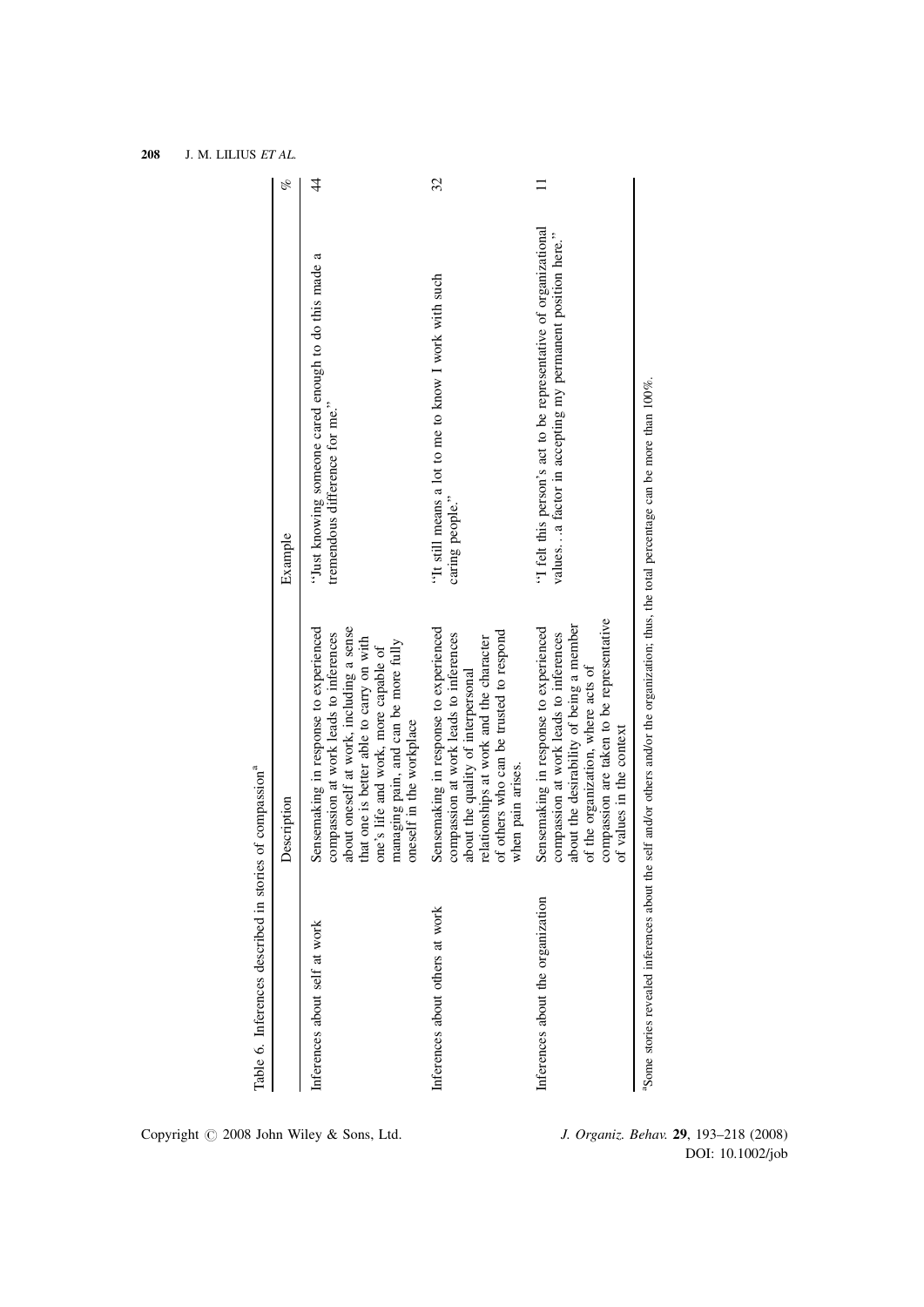inference about his co-workers that results from this episode: ''It still means a lot to me, knowing that I work with such caring people.'' As Weick's (1995) view of sensemaking would suggest, the jolt to a co-worker's life and the unexpected compassion that John witnesses created an occasion for an inference about the positive qualities of his colleagues.

Inferences about the organization. Table 6 shows that 11 per cent of the stories in this sample feature an inference about how people saw their organization in the wake of an instance of compassion. Some of them used this experience to answer the question, ''What kind of organization do I work for?'' and in some cases changed their view. In one example, Andrew translates his sense of being cared for by his work colleagues into pride in his work organization:

Recently I was told my stepbrother had been killed in an auto accident. I called my manager at home to find out what do to about my schedule. My manager was very sympathetic and told me not to worry about any paperwork, she would fill out what was needed so I would not lose any pay. When I returned home, I had already received cards from my manager and coworkers and a plant with a sympathy card from the organization itself. I am proud to work for an organization that is large enough to have the technology and facilities we do, but small enough to know that people are the important part.

Although the acts of compassion described in Andrew's story were carried out by individual organizational members, they are taken to be representative of larger values in the work organization, which contributes to positive feelings about the workplace overall.

#### When compassion at work is lacking

Another way to assess the impact of compassion at work is to examine when compassion is not offered to someone who is suffering. Five percent of the stories described a lack of compassion in the workplace provided by respondents who did not differ in terms of average age, gender, modal education level, average tenure, or level in the organization. By looking to these stories we can begin to map the implications for both employees and organizations when compassion is absent. One example comes from a story told by Andrea, a nurse in the hospital:

Over a year ago my mother-in-law passed away. I called my head nurse who I have worked with or for over 24 years to ask her some questions about getting time off and was told, ''I have staff that handle this, and I don't want to deal with it.'' I called her house shift supervisor and she told me I'd have to work an extra day to get the day of the funeral off. ... I reported to work and missed the showing at the funeral home. ...No one offered to help cover me whatsoever that whole week. I got 2 days off only and missed out on a lot.

As Andrea's story describes, when compassion is not extended in times of difficulty, the impact can be devastating. Not only did this failure make it hard for Andrea and her family to get through a painful time, but it also compromised her sense of belonging. As Andrea continued:

Plus my sister-in-law who also works for Fairview but from another area got the entire week off & had 3 plants arrive from her department. I never received a single call, note, plant or flowers. ...I was hurt and embarrassed when several others noticed the lack of response from my workplace. . . I really believe that my leaving would be of no concern to my present management. Why should I stay on and work hard for an organization that cares little? I've been here over 30 years, and accepted several changes—good and bad. I don't know anymore!

Andrea's story illustrates how a lack of compassion can leave employees feeling disconnected from their co-workers, and even challenge their commitment to the organization. It also reveals that

Copyright  $\odot$  2008 John Wiley & Sons, Ltd. J. Organiz. Behav. 29, 193–218 (2008)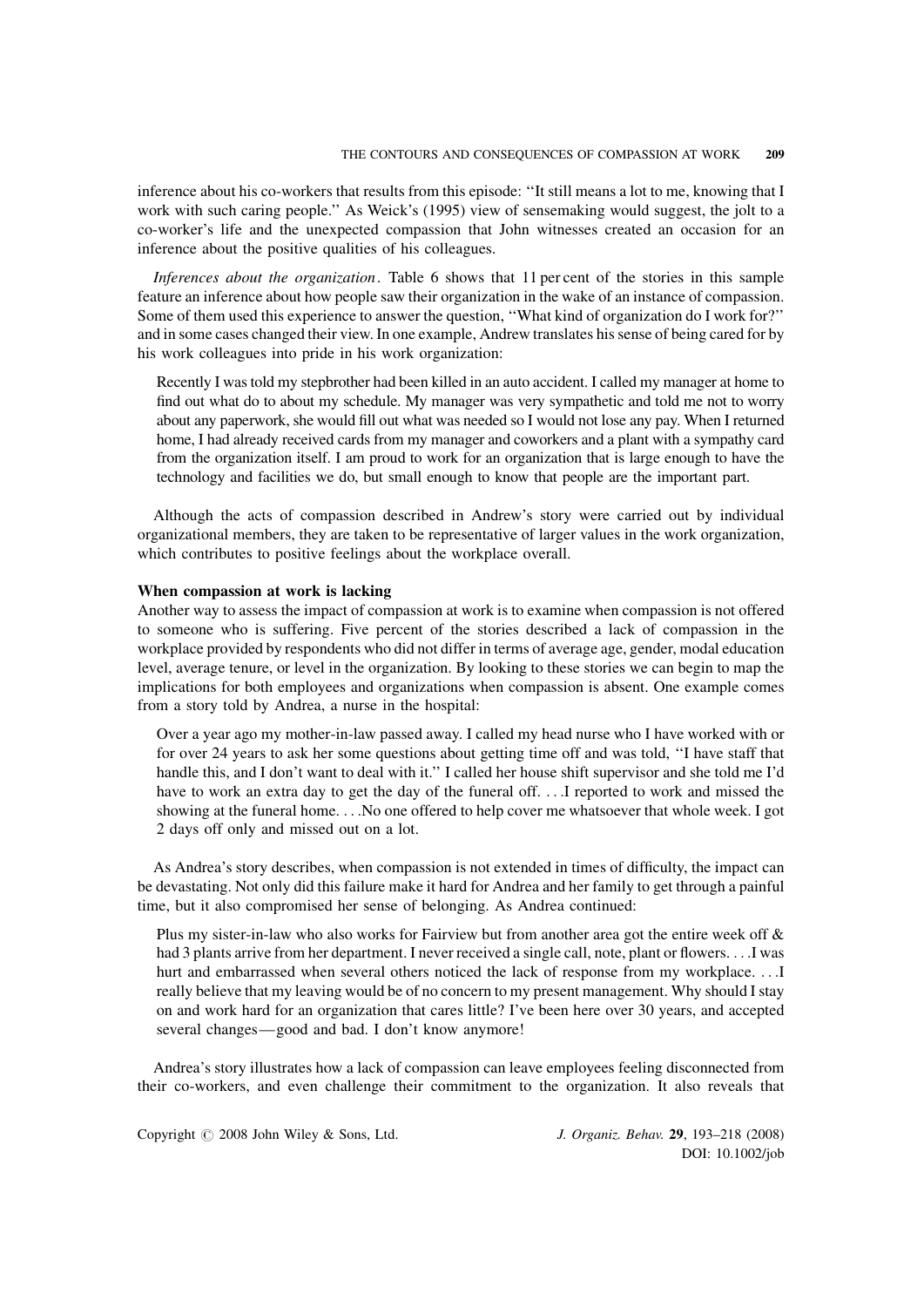employees may have expectations that when personal difficulties arise, co-workers will provide a certain degree of compassion in the form of material gestures or basic words demonstrating emotional support. We cannot know whether the compassion failure described above was an oversight by busy and preoccupied work colleagues, or whether this suffering was noticed but a compassionate response withheld, constituting some mild form of discretionary interpersonal aggression (Glomb & Liao, 2003). Whatever the case, we can see that when compassion is absent in the wake of pain, it can be seen as both an aggressive individual act and/or as representative of organizational values, which can lead employees to question their commitment and dedication to their work role. Taken together, these stories suggest the power of small acts of compassion, and their absence, to shape people's sense of the workplace.

# Discussion

The findings from Study 2 highlight the value to organizational scholarship of studying how work colleagues respond to each others' pain, and what the experience of compassion feels like and means to those who give, receive, and witness it. The stories in this sample describe a variety of pain triggers, with at least 62 per cent of the stories describing suffering that originated outside the organization. This suggests that despite the frequency with which organizational polices and practices can cause pain (Frost, 2003), the most salient incidents producing a compassionate response are those relating to suffering caused by life events such as death, severe illness, and major family incidents. Perhaps such events are so much more significant than the frustrations and humiliations that often arise in the course of doing one's job, or perhaps these events are more memorable. Given the recent interest in toxic working conditions (Frost, 2003; Maitlis & Ozcelik, 2004), such questions could benefit from further investigation.

Second, the study reveals the myriad small but important ways in which work colleagues across roles and organizational level express compassion. We have organized these into three categories: providing emotional support, time and flexibility, and material support. In addition, the analysis of stories in Study 2 shows that people craft stories from the perspective of recipient of compassion, participant in providing compassion, and witness to compassion. These findings suggest that experiencing compassion indirectly may be as powerful as receiving it.

The third goal of this study was to investigate the emotional tone of compassion at work by examining the emotions contained in people's narratives. The large proportion of mentions of positive emotion in stories of compassion at work is consistent with the findings from Study 1, that positive emotion mediates the relationship between experienced compassion and other important workplace outcomes.

Finally, we sought to understand how people make sense of compassion at work. Analysis of the stories in Study 2 shows that employees use instances of compassion to make sense of their own ability to contribute and carry on at work, but also to understand their co-workers and their work environment. When compassion is present, individuals make inferences such as ''my co-workers are kind and generous people,'' or ''this organization cares about me and its members'' that constitute new understandings of themselves, their co-workers, and the organization as a whole. The small number of stories describing co-worker or organizationally induced pain made it difficult to draw conclusions about the kinds of inferences made about co-workers or the organization that occurred in these cases, but it seems likely that individuals would be less prone to make positive meaning about the people or institution that had caused them suffering, despite receiving compassion from others. Certainly, the absence of compassion can have significant impact on employees' constructions of their co-workers and their overall work environment. These findings offer insight into the potential for far-reaching effects of experienced compassion at work, suggesting that the significance of small acts of compassion becomes elaborated through different types of sensemaking.

Copyright  $\odot$  2008 John Wiley & Sons, Ltd. J. Organiz. Behav. 29, 193–218 (2008)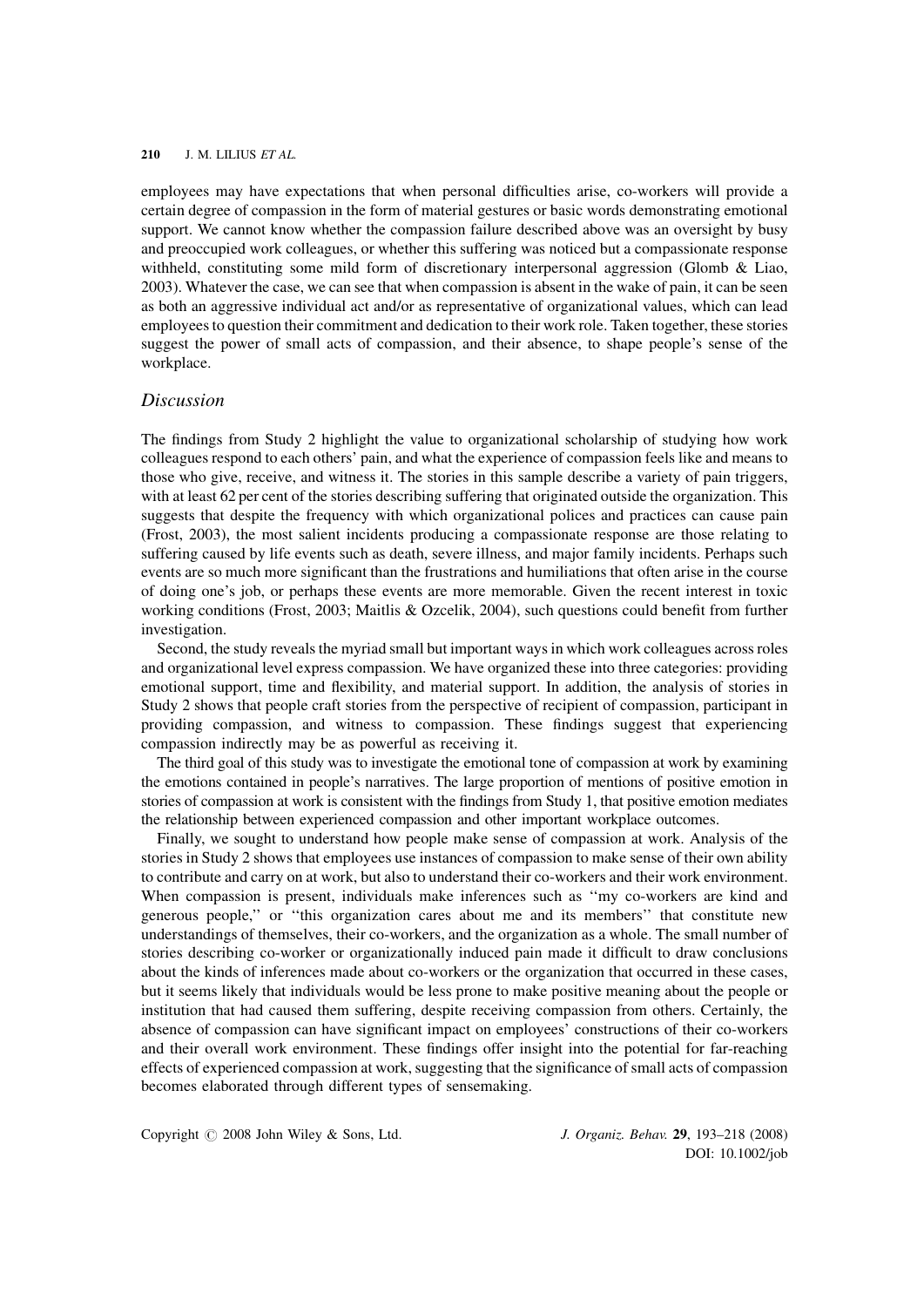# Overall Discussion

This paper explores the understudied topic of compassion at work from two unique but complementary angles: a pilot survey and a qualitative analysis of employees' narratives of compassion at work. Findings from the survey indicate that in this work organization, instances of compassion occur with relative frequency regardless of age, gender, level of education, or status level in the organization. This survey study tested a theoretical model of the relationship between compassion and affective outcomes, showing that compassion at work is associated with more frequent positive emotion and heightened affective commitment.

Findings from a second study add texture to our understanding of the experience of compassion in the workplace. The narratives in Study 2 revealed the wide range of painful experiences – both inside and outside an organization – that trigger compassion, and identified ways in which work colleagues respond by noticing what is happening, feeling empathetic concern, and responding in ways that attempt to alleviate the suffering. These findings also show that in work organizations, compassion is most often a collective rather than an individual response, with multiple co-workers offering task-based help and emotional support, providing time or task flexibility, and/or collecting money and other material support.

We further saw that compassion is associated with a variety of positive emotions, as well as a reduction in negative ones, offering further support for the findings from Study 1. In keeping with our use of the framework provided by affective events theory (Weiss & Cropanzano, 1996), we showed that compassion is a particularly salient emotional event that provides an important occasion for employee sensemaking. Together, these studies reveal that people who experience compassion at work are deeply affected, both affectively and in terms of their understandings of self, others, and the organization. They also show that these important affective experiences at work are likely to have significant impacts on a variety of longer-term work attitudes, behaviors, and performance-and health-related outcomes.

Compassion represents a form of personal connection that we rarely notice in work organizations and is usually invisible in any formal sense. This is because if compassion ''works,'' it allows people to heal and recover, generating little if any interruption to the normal flow of action and leaving little visible trace of its deep impact. Despite this invisible quality, however, the study of compassion offers several contributions to organizational research.

# Contributions of the study

By highlighting the relational foundation of work organizations, the exploratory studies described here contribute to previous portrayals of organizations as relational systems (Kahn, 1993, 1998, 2001) and sites of social life (Sandelands, 1998, 2003). We have shown the fundamental needs people have for connection and belonging (Baumeister & Leary, 1995), and revealed how certain interpersonal experiences at work are associated with a sense of being valued by, cared for, connected to, and ultimately committed to their work organizations. In addition, we have provided evidence that the interpersonal actions of work colleagues in the face of pain can be seen as representative of organizational values, contributing to employees' sense that they are supported not only by these particular colleagues but by the larger organization. While research on perceived organizational support suggests that these perceptions are important in shaping a number of outcomes (e.g., Rhoades & Eisenberger, 2002), it is relatively silent on how interpersonal behaviors contribute to such perceptions. These studies suggest some underlying mechanisms by which acts of compassion generate perceptions of support and strengthen organizational commitment.

Copyright  $\odot$  2008 John Wiley & Sons, Ltd. J. Organiz. Behav. 29, 193–218 (2008)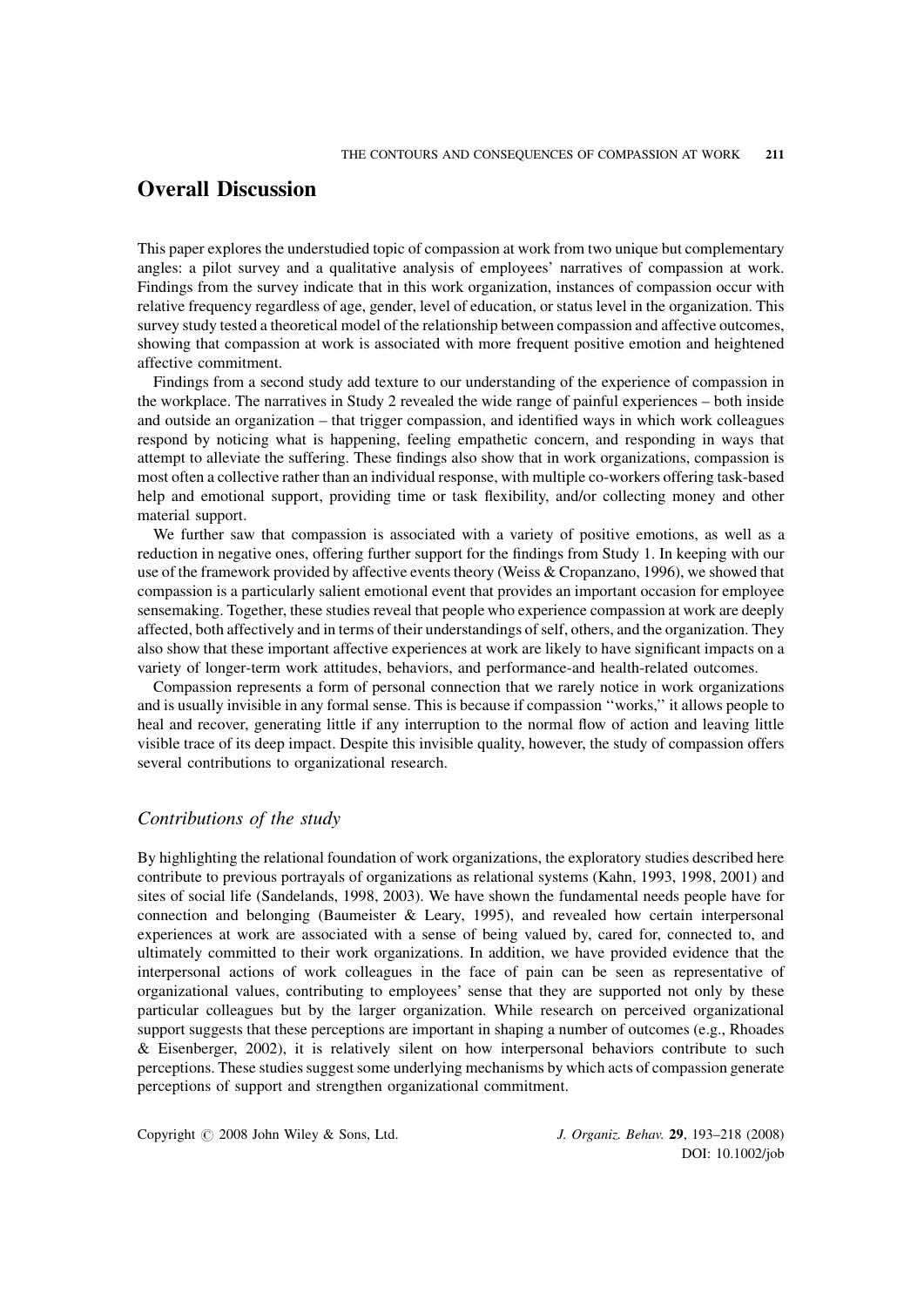Second, the present study adds to the growing body of research on positive emotion, which to date has been largely reliant on laboratory studies (e.g., Fredrickson & Joiner, 2002; Isen, 2000). Our field study demonstrates the important relationship between compassion and positive emotion as it plays out in an organizational setting. Beyond measuring aggregate positive emotion, these studies show that those experiencing compassion feel distinct positive emotions, such as pride, gratitude, inspiration, and ease, and respond to a call for the study of specific emotions (Oatley & Jenkins, 1996; Tiedens & Linton, 2001) rather than affect in general. Moreover, these findings point to a simple but powerful way of strengthening emotional well-being at work, and as a result, of broadening people's mindsets and building their intellectual, physical, social, and psychological resources (Fredrickson, 1998, 2003). Though preliminary, our findings suggest that the relationship between compassion and positive emotion is an organizational phenomenon worthy of further study.

Third, we contribute to a body of work that, despite the highly emotional nature of many of the cues that trigger sensemaking, has maintained a largely cognitive focus (Weick, Sutcliffe, & Obstfeld, 2005). In providing evidence that the inferences flowing from interpersonal acts of compassion are steeped in emotion— from the feelings that drive its expression to the emotions that are associated with receiving, witnessing, or participating in a compassion episode—we add to previous work that advocates the inclusion of ''emotional sense'' in the discussion of sensemaking in organizations (Maitlis, 2007; Patient et al., 2003).

Finally, our study of compassion answers the call from positive organizational behavior (e.g., Luthans, 2002, 2003) and positive organizational scholarship (e.g., Cameron, Dutton & Quinn, 2003) to pursue a deeper understanding of the conditions that foster positive states in work organizations. A focus on experienced compassion at work shows how small interpersonal acts can contribute to positive outcomes of lasting interest to organizational researchers. Our results invite researchers interested in positive organizational phenomena to study how the skillful impromptu caring that colleagues do in response to pain creates desirable outcomes at the individual level, and how positive behavior such as compassion contributes to beneficial interpretations of the self, of colleagues, and of the organization.

### Limitations and future directions

These two studies must be interpreted in the light of their limitations. First, although we suggest and find support for a theoretical model of the affective effects of compassion at work, the current studies were not experimental designs, and can provide only correlational support for the effects we propose. Second, because of the exploratory nature of these studies, we intentionally kept our model simple; however, it is likely that compassion has much wider ranging consequences in work organizations than those investigated here. For example, while we focused only on the affective component of organizational commitment, it is likely that compassion is also associated with normative commitment, as grateful employees feel more obligated towards an organization in which they have been treated with compassion. Similarly, while we were not able to investigate relationships between compassion and outcomes such as absenteeism, turnover, and recovery time in the present study, the link between compassion and such organizational outcomes clearly offers an important avenue for future research.

A third limitation involves response rates. Although the research team took extraordinary measures to encourage responses, we are limited in our ability to draw general conclusions about the effects of compassion at work because of the low response rate that we obtained. While it is possible that the individuals who participated in this research are those for whom compassion is particularly meaningful, this seems unlikely given considerable variation among respondents in the amount of compassion experienced and in the provision of a compassion narrative. Self-selected participation also

Copyright  $\odot$  2008 John Wiley & Sons, Ltd. J. Organiz. Behav. 29, 193–218 (2008)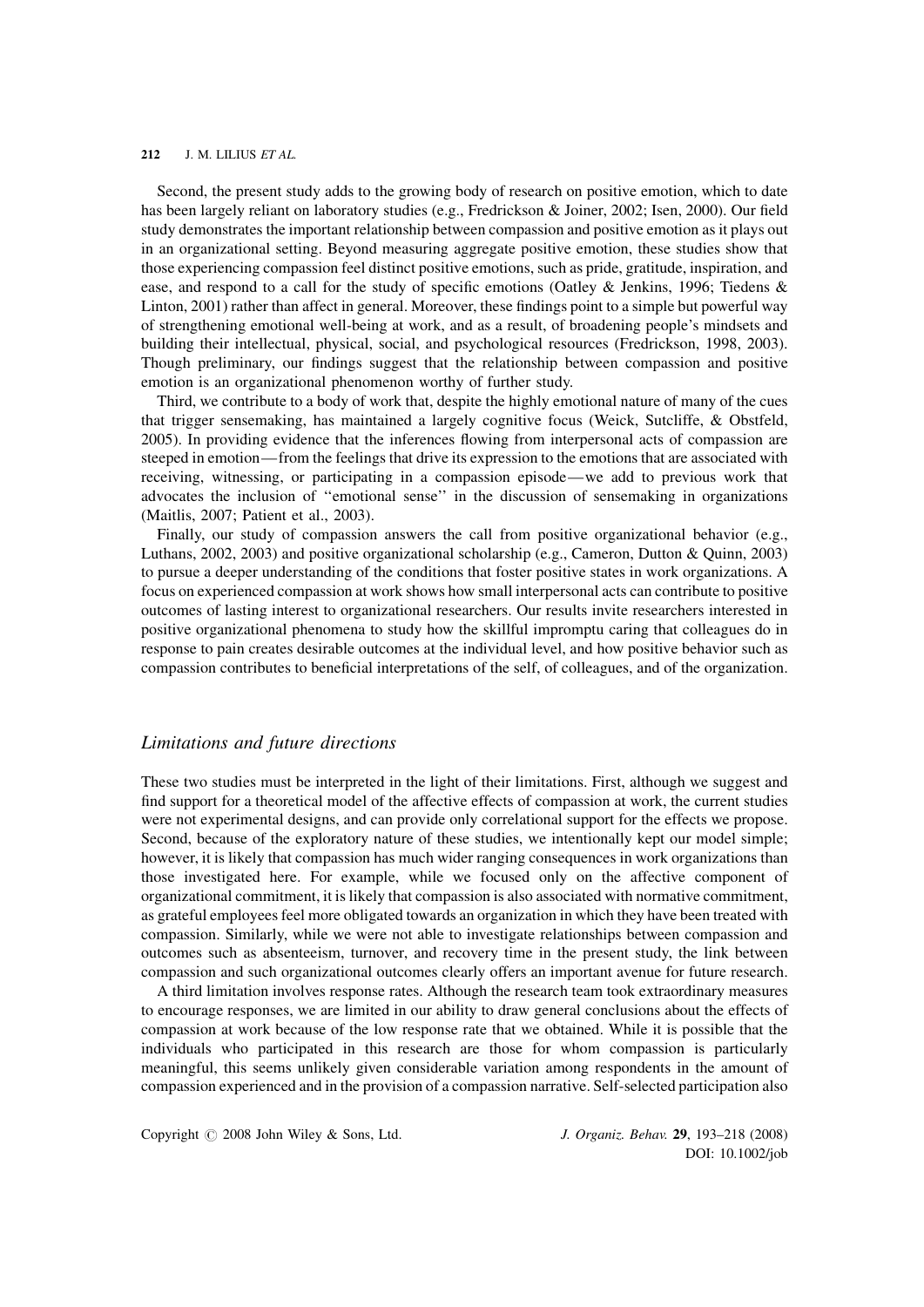means that there may be many types of response bias in the data of which we can only be partially aware.

Related to the response rate issue is the timing of the survey, which was distributed just before the 9/ 11 terrorist attacks. This tragic event overshadowed almost everything going on in employees' normal lives, making a survey seem relatively insignificant. In addition to producing a much lower than expected response rate, this timing may have had further effects on the way participants answered the questions. While we cannot fully understand the impact on our respondents of these events, we might speculate that the compassion they had experienced at work suddenly felt quite trivial in relation to the larger acts taking place, as portrayed so vividly in the media. Alternatively, it is possible that the salience of compassionate responses displayed by co-workers to this tragedy—or even our own CompassionFest activities—caused an increase in employees' sense of the general levels of compassion shown in their workplace. The possibility of either of these effects raises important questions about the relationship between one act of compassion and another, and therefore individuals' overall experience of compassion.

Finally, our exploratory research was necessarily limited in the breadth of questions it could tackle. By unpacking the contours of compassion at work, and identifying some key effects of compassion on those who receive, give, and witness it, we have addressed important gaps in the positive organizational behavior literature. At the same time, however, our findings open up other important questions about when and where compassion will be found. Some research has begun to address some of these issues, but pays particular attention to the conditions associated with compassion that is socially coordinated, rather than the informal, spontaneous, and individual acts that form the focus of the present studies (Dutton et al., 2006; Kanov et al., 2004). We suggest, therefore, that an important area for future research in positive organizational behavior lies in the further examination of the conditions structural, cultural, and individual—that are most likely to spawn compassion at work.

# Conclusion

We hope that these two views of compassion at work allow organizational scholars and practitioners to see the potency of compassion in work organizations. While compassionate interpersonal acts are rarely large or dramatic, they may become so in the minds of the recipients. In the words of Weick et al. (2005), ''smallness does not equate with significance...short moments can have large consequences'' (p. 5). This paper shows that acts of compassion are moments of everyday human action at work that prompt sensemaking and generate feeling that seeps into people's attitudes and behaviors, and provides support for Frost's (1999) declaration that compassion does, indeed, count.

# Acknowledgements

We thank Susan Ashford, Martha Feldman, and Gretchen Spreitzer for comments on an earlier draft of this paper and attendees at the Center for Positive Organizational Scholarship for their feedback. We would also like to thank the editors of this special issue and our anonymous reviewers for their helpful comments. In addition, we thank the William Russell Kelly Chair and the Edgar F. Kaiser Chair for their support of this project.

Copyright  $\odot$  2008 John Wiley & Sons, Ltd. J. Organiz. Behav. 29, 193–218 (2008)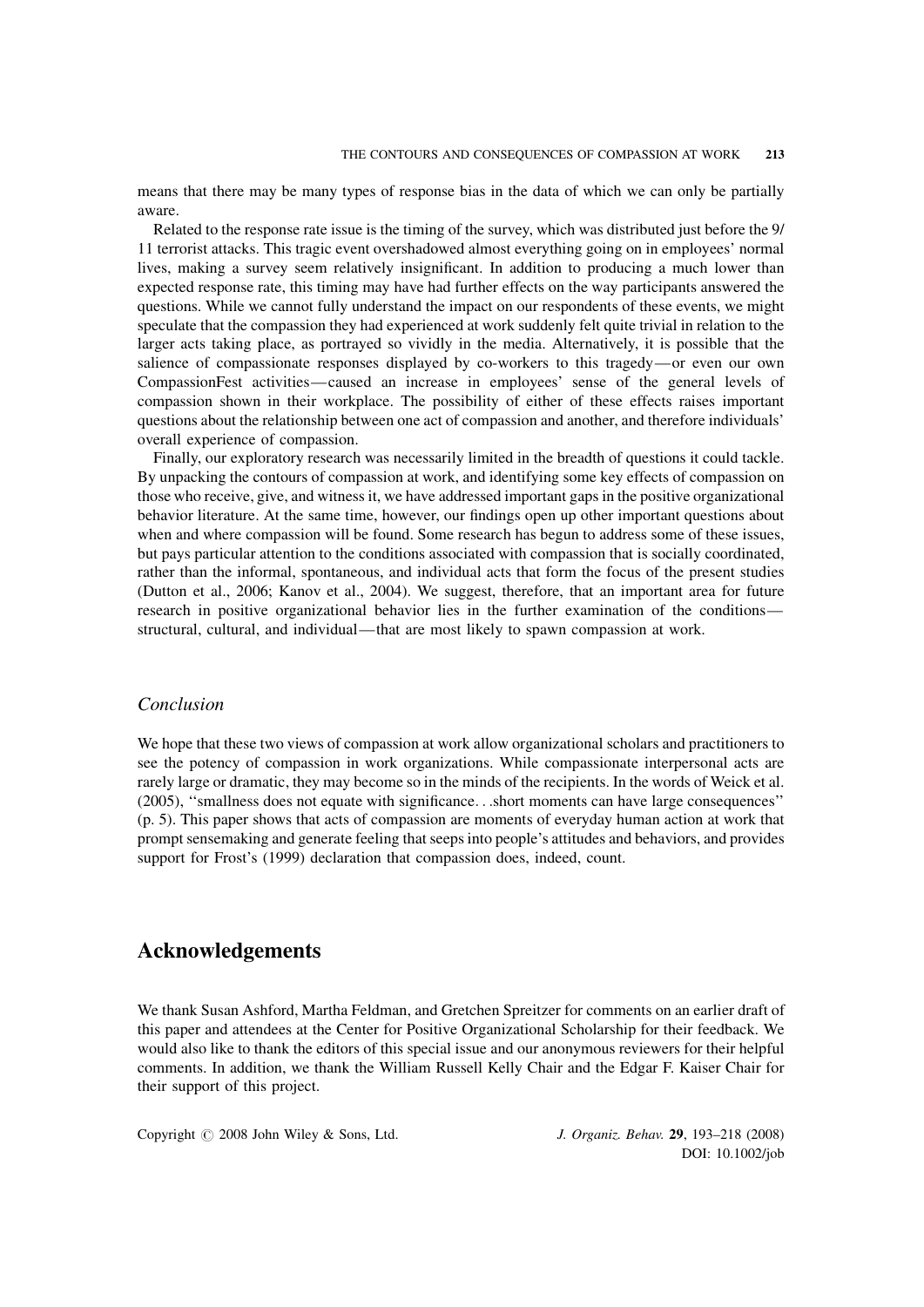# Author biographies

**Jacoba M. Lilius** is an assistant professor cross-appointed in the School of Policy Studies and School of Business at Queen's University and received her Ph.D. in Organizational Psychology from the University of Michigan. In addition to her work with the Compassionlab, Jacoba's research focuses on the strategies in which people engage to enable high-quality work under challenging conditions, with a current focus on caregiving occupations.

**Monica C. Worline** is an assistant professor of organization and management at the Goizueta Business School at Emory University. She received her Ph.D. from the University of Michigan, where she began her work with the Compassionlab. Monica's main topic of study is the way in which the expression of courage unfolds in work settings.

Sally Maitlis is an associate professor of organizational behaviour at the Sauder School of Business at the University of British Columbia. She received her Ph.D. from the University of Sheffield. Alongside her work with the Compassionlab, Sally's research examines the role of emotion in individual and organizational sensemaking and decision making, and social and political aspects of organizational decision making processes. She is particularly interested in narrative and discursive approaches to the study of emotion at work.

Jason M. Kanov is an assistant professor of management in the College of Business and Economics at Western Washington University. He received his Ph.D. from the University of Michigan. His interest in compassion is one aspect of a broader interest in socio-emotional workplace phenomena. His current research examines how relational events, namely instances of interpersonal disconnection, affect individuals, workplace relationships, and the overall social life of work organizations.

**Jane E. Dutton** is the Robert L. Kahn Distinguished University Professor of Business Administration and Psychology at the Stephen M. Ross School of Business at the University of Michigan and chairperson of the Management and Organizations area. She received her Ph.D. from Northwestern and was previously on the faculty of New York University. Dutton's current research focuses on how organizational conditions enable human thriving. Her research explores compassion, resilience, and energy in work organizations. She is co-founder of the Center for Positive Organizational Scholarship (see http://www.bus.umich.edu/positive/).

The late Peter Frost was the Edgar Kaiser Chair of Organizational Behavior at the Sauder School of Business at the University of British Columbia. He was known as an innovative academic, and his research and teaching focused on the topics of leadership, organizational culture, and emotions in the workplace, culminating in an award-winning book entitled Toxic Emotions at Work. Peter founded the ''Compassionlab'' (www.compassionlab.com) to advance organizational scholars' knowledge about compassion at work. Peter experienced a fatal recurrence of his cancer in 2004. We are proud to see this article published posthumously as a tribute to his dedication to the study of compassion in organizations.

# **References**

Allen, T. D. (2001). Family supportive work environments: The role of organizational perceptions. Journal of Vocational Behavior, 58, 414–435.

Allen, N. J., & Meyer, J. P. (1990). The measurement and antecedents of affective, continuance, and normative commitment to the organization. Journal of Occupational Psychology, 63, 1–18.

Copyright  $\odot$  2008 John Wiley & Sons, Ltd. J. Organiz. Behav. 29, 193–218 (2008)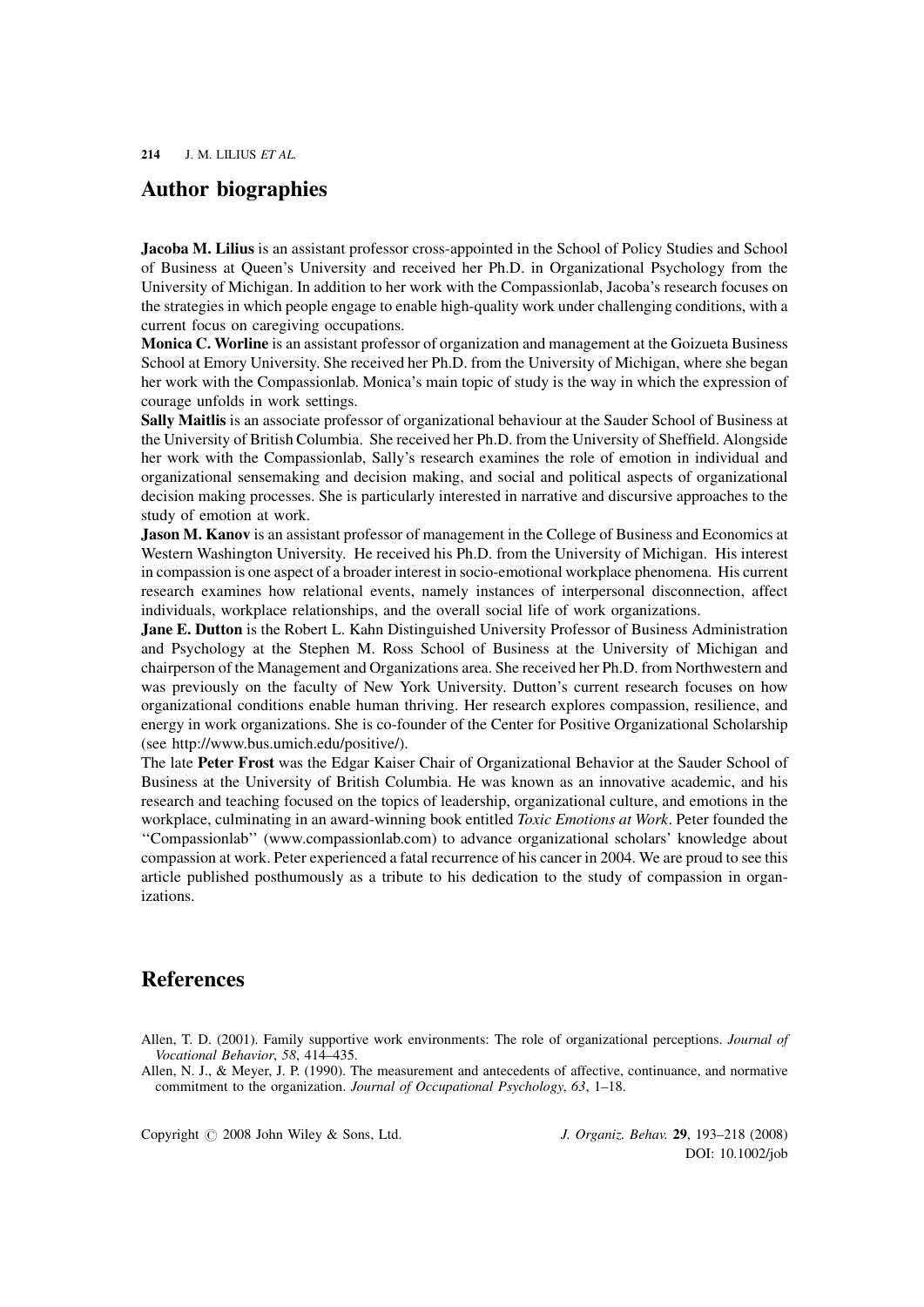Baumeister, R., & Leary, M. (1995). The need to belong: Desire for interpersonal attachments as a fundamental human motivation. Psychological Bulletin, 117, 497–529.

Bentler, P. (1995). EQS structural equation program manual. Los Angeles: BMDP Statistical Software.

- Brief, A. P., & Motowildo, S. J. (1986). Prosocial organizational behaviors. Academy of Management Review, 11, 710–725.
- Bruner, J. (1986). Actual minds, possible worlds. Cambridge, MA: Harvard University Press.
- Cameron, K. S., Dutton, J. E., & Quinn, R. E. (2003). Positive Organizational Scholarship: Foundations of a new discipline. San Francisco, CA: Berrett-Koehler Publishers, Inc.
- Cialdini, R. B., Borden, R. J., Thorne, A., Walker, M. R., Freeman, S., & Sloan, L. R. (1976). Basking in reflected glory: Three (football) field studies. Journal of Personality and Social Psychology, 34, 366–375.
- Clark, C. (1997). Misery and company: Sympathy in everyday life. Chicago, IL: The University of Chicago Press.
- Cohen, J. A. (1960). A coefficient of agreement for nominal scales. Education and Psychological Measurement, 20, 37–46.
- Culpepper, R. A. (2000). A test of revised scales for the Meyer and Allen (1991) three-component commitment construct. Educational & Psychological Measurement, 60, 604–616.
- Davis, M. H. (1983). The effects of dispositional empathy on emotional reactions and helping: A multidimensional approach. Journal of Personality, 51, 167–184.
- Dutton, J. E. (2003). Energize your workplace: How to build and sustain high-quality connections at work. San Francisco: Jossey-Bass.
- Dutton, J. E., Worline, M. C., Frost, P. J., & Lilius, J. M. (2006). Explaining compassion organizing. Administrative Science Quarterly, 51, 59–96.
- Dutton, J. E., Frost, P. J., Worline, M. C., Lilius, J. M., & Kanov, J. (2002). Leading in times of trauma. Harvard Business Review, January, 54–61.
- Figley, C. R. (1995). Compassion fatigue: Toward a new understanding of the costs of caring'. In B. H. Stamm (Ed.), Secondary traumatic stress: Self-care issues for clinicians, researchers, and educators (pp. 3–28). Baltimore, MD: Sidran Press.
- Fisher, C. (2002). Antecedents and consequences of real-time affective reactions at work. Motivation and Emotion, 26, 3–30.
- Fiske, S. T., & Depret, E. (1999). Perceiving the powerful: Intriguing individuals versus threatening groups. Journal of Experimental Social Psychology, 35, 461–480.
- Folkman, S., & Moskowitz, J. T. (2000). Positive affect and the other side of coping. American Psychologist, 55, 647–654.
- Fredrickson, B. L. (1998). What good are positive emotions? Review of General Psychology, 2, 300–319.
- Fredrickson, B. L. (2003). The value of positive emotions: The emerging science of positive psychology in understanding why it's good to feel good. American Scientist, 91, 330–335.
- Fredrickson, B. L., & Joiner, T. (2002). Positive emotions trigger upward spirals toward emotional well-being. Psychological Science, 13, 172–175.
- Fredrickson, B. L., Tugade, M. M., Waugh, C. E., & Larkin, G. R. (2003). What good are positive emotions in crises? A prospective study of resilience and emotions following the terrorist attacks on the United States on September 11, 2001. Journal of Personality and Social Psychology, 84, 365–376.

Frost, P. J. (1999). Why compassion counts. Journal of Management Inquiry, 8, 127–133.

- Frost, P. J. (2003). Toxic emotions at work: How compassionate managers handle pain and conflict. Boston, MA: Harvard Business School Press.
- Frost, P. J., Dutton, J. E., Maitlis, S., Lilius, J. M., Kanov, J. M., & Worline, M. C. (2006). Seeing organizations differently: Three lenses on compassion. In C. Hardy, S. Clegg, T. Lawrence, & W. Nord (Eds.), Handbook of organization studies (2nd ed., pp. 843–866.), London: Sage.
- Frost, P. J., Dutton, J. E., Worline, M. C., & Wilson, A. (2000). Narratives of compassion in organizations. In S. Fineman (Ed.), Emotion in organizations (pp. 25–45). London: Sage.
- Glomb, T. M., & Liao, H. (2003). Interpersonal aggression in work groups: Social influence, reciprocal, and individual effects. Academy of Management Journal, 46, 486–496.
- Hackett, R., & Bycio, P. (1996). An evaluation of employee absenteeism as a coping mechanism for hospital nurses. Journal of Occupational and Organizational Psychology, 69, 327–338.

Hallowell, E. M. (1999). The human moment at work. Harvard Business Review, 77, 58–66.

Harvey, J. H. (2001). The psychology of loss as a lens to a positive psychology. American Behavioral Scientist, 44, 838–853.

House, J. S. (1981). Work stress and social support. Reading, MA: Addison-Wesley.

Copyright  $\odot$  2008 John Wiley & Sons, Ltd. J. Organiz. Behav. 29, 193–218 (2008)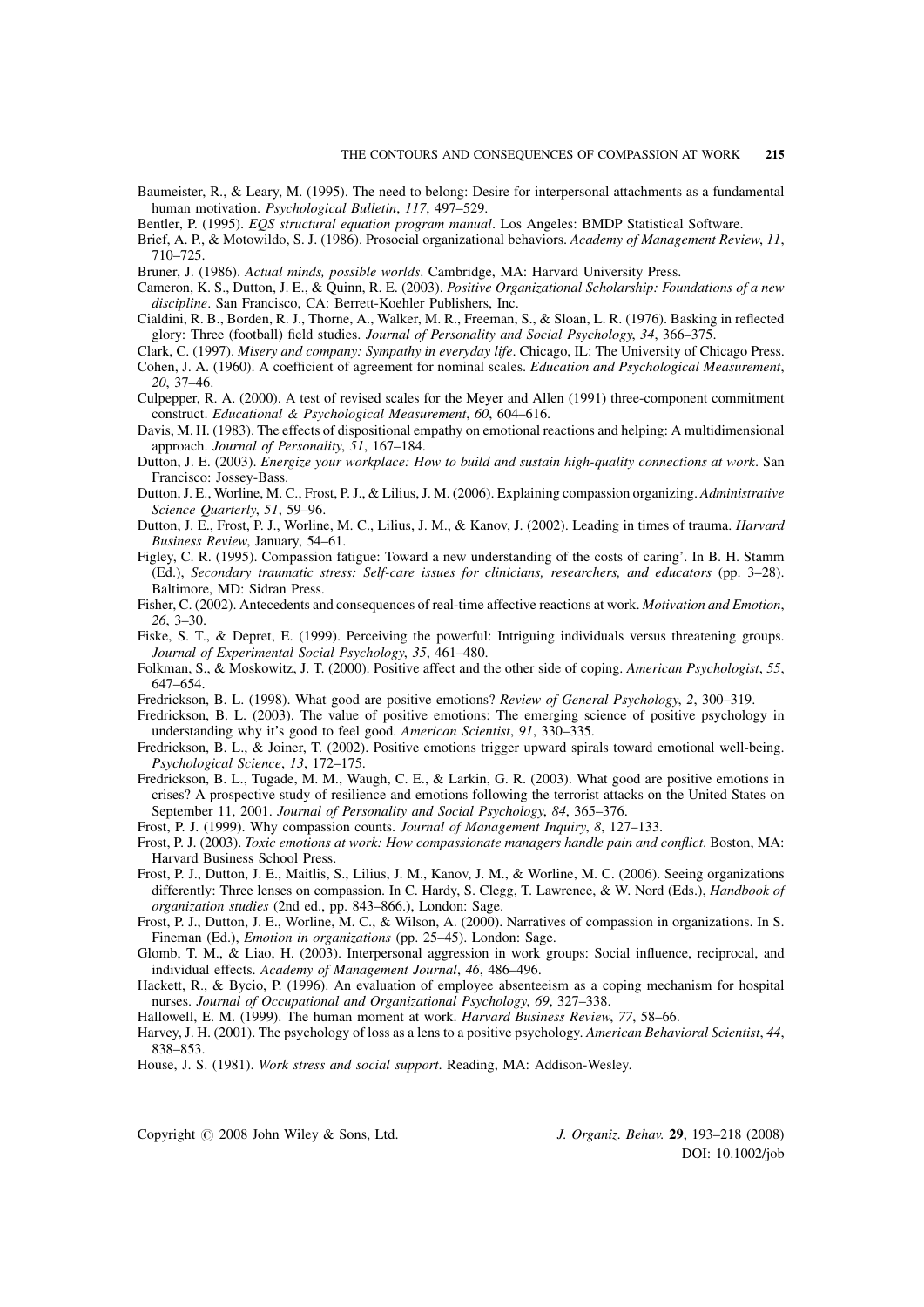#### 216 J. M. LILIUS  $ETAI$

- Hu, L., & Bentler, P. (1999). Cutoff criteria for fit indexes in covariance structure analysis: Conventional criteria versus new alternatives. Structural Equation Modeling, 6, 1–55.
- Isen, A. M. (2000). Positive affect and decision making. In M. Lewis, & J. Haviland-Jones (Eds.), *Handbook of* emotions (2nd ed., pp. 417–435.), New York: Guilford.
- Izard, C. E. (1977). Human emotions. New York: Plenum Press.
- Kahn, W. A. (1993). Caring for the caregivers: Patterns of organizational caregiving. Administrative Science Quarterly, 38, 539–563.
- Kahn, W. A. (1998). Relational systems at work. In B. M. Staw, & L. L. Cummings (Eds.), Research in organizational behavior (Vol. 20, pp. 39–76). New York: Elsevier Science.

Kahn, W. A. (2001). Holding environments at work. Journal of Applied Behavioral Science, 37, 260–279.

Kahn, W. A. (2005). Holding fast: The struggle to create resilient caregiving organizations. New York: Brunner-Routledge.

Kanov, J. M., Maitlis, S., Worline, M. C., Dutton, J. E., Frost, P. J., & Lilius, J. M. (2004). Compassion in organizational life. American Behavioral Scientist, 47, 808–827.

Krippendorf, K. (2004). Content analysis: An introduction to its methodology (2nd ed.). Thousand Oaks, CA: Sage. Leguin, U. (1969/1976). The left hand of darkness. New York, NY: Ace Books.

Lim, S. (2005). Helping or hurting? The impact of supervisory support in the workplace. Unpublished Doctoral Dissertation, University of Michigan.

- Luthans, F. (2002). The need for and meaning of positive organizational behavior. Journal of Organizational Behavior, 23, 695–706.
- Luthans, F. (2003). Positive organizational behavior (POB): Implications for leadership and HR development and motivation. In R. M. Steers, L. W. Porter, & G. A. Bigley (Eds.), Motivation and leadership at work (pp. 178–195). New York: McGraw-Hill/Irwin.
- Maitlis, S. (2007). Meeting emotion: The role of emotion in top management team politics. Working paper, University of British Columbia.
- Maitlis, S., & Ozcelik, H. (2004). Toxic decision processes: A study of emotion and organizational decision making. Organizational Science, 15, 375–393.
- Meyer, J. P., & Allen, N. J. (1991). A three-component conceptualization of organizational commitment. Human Resource Management Review, 1, 61–89.

Miller, K. I. (2007). Compassionate communication in the workplace: Exploring processes of noticing, connecting, and responding. Journal of Applied Communication Research, 35, 223–245.

- Miller, J. B., & Stiver, I. P. (1997). The healing connection: How women form relationships in therapy and life. Boston, MA: Beacon Press.
- Molinsky, A., & Margolis, J. (2005). Necessary evils and interpersonal sensitivity in organizations. Academy of Management Review, 30, 245–268.
- Oatley, K., & Jenkins, J. M. (1996). Understanding emotions. Cambridge, MA: Blackwell.

Ochs, E., & Capps, L. (2001). Living narrative: Creating lives in everyday storytelling. Cambridge, MA: Harvard University Press.

Patient, D., Lawrence, T. B., & Maitlis, S. (2003). Understanding workplace envy through narrative fiction. Organization Studies, 24, 1015–1044.

- Rafaeli, A., & Sutton, R. I. (1987). Expression of emotion as part of the work role. Academy of Management Review, 12, 23–37.
- Rainer, J. P. (2000). Compassion fatigue: When caregiving begins to hurt. In L. Vandecreek, & T. Jackson (Eds.), Theory and clinical practice: A source book (pp. 441–453). Sarasota, FL: Professional Resource Press.

Raykov, T., Tomer, A., & Nesselroade, J. R. (1991). Reporting structural equation modeling results in psychology and aging: Proposed guidelines. Psychology and Aging, 6, 499–503.

Reich, W. T. (1989). Speaking of suffering: A moral account of compassion. Soundings, 72, 83–108.

Rhoades, L., & Eisenberger, R. (2002). Perceived organizational support: A review of the literature. Journal of Applied Psychology, 87, 698–714.

Rhoades, L., Eisenberger, R., & Armeli, S. (2001). Affective commitment to the organization: The contribution of perceived organizational support. Journal of Applied Psychology, 86, 825-836.

Riessman, C. K. (1993). Narrative analysis. Newbury Park, CA: Sage Publications.

Russell, J. A. (1980). A circumplex model of affect. Journal of Personality and Social Psychology, 39, 1161–1178. Sandelands, L. E. (1998). Feeling and form in social life. Lanham, MD: Rowman & Littlefield Publishers, Inc. Sandelands, L. E. (2003). Thinking about social life. Lanham, MD: University Press of America.

Smith, A. C., & Kleinman, S. (1989). Managing emotions in medical school: Students' contacts with the living and the dead. Social Psychology Quarterly, 52, 56–69.

Copyright  $\odot$  2008 John Wiley & Sons, Ltd. J. Organiz. Behav. 29, 193–218 (2008)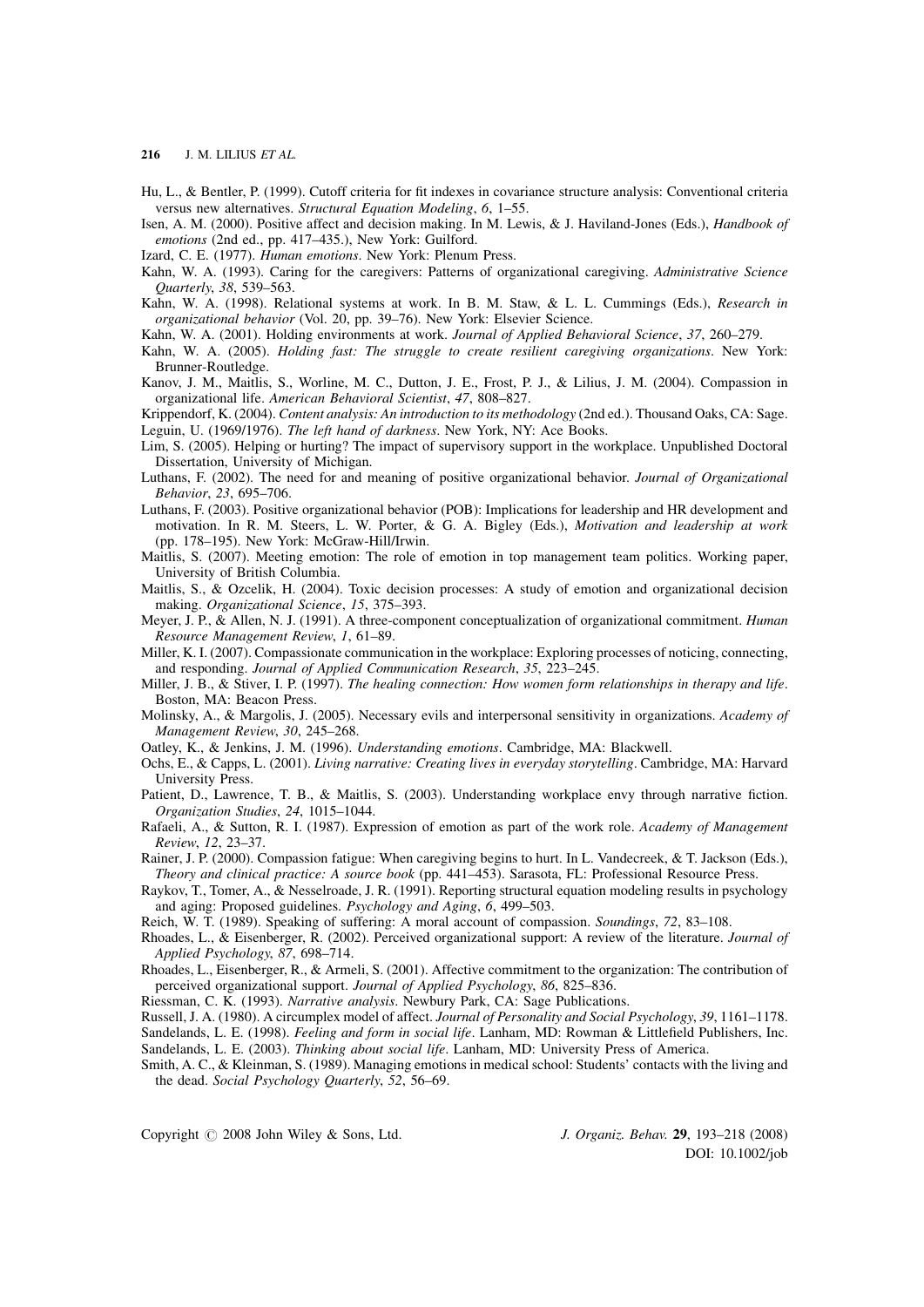Smith, C. A., Organ, D. W., & Near, J. P. (1983). Organizational citizenship behavior: Its nature and antecedents. Journal of Applied Psychology, 68, 653–663.

Soygal Rinpoche (1992). The Tibetan book of living and dying. London: Rider Books.

- Strauss, A., & Corbin, J. (1998). Basics of qualitative research: Techniques and procedures for developing grounded theory, (2nd ed.). Thousand Oaks, CA: Sage.
- Tiedens, L. Z., & Linton, S. (2001). Judgment under emotional certainty and uncertainty: The effects of specific emotions on information processing. Journal of Personality and Social Psychology, 81, 973–988.

Weick, K. E. (1995). Sensemaking in organizations. Thousand Oaks: Sage Publications.

- Weick, K. E., Sutcliffe, K. M., & Obstfeld, D. (2005). Organizing and the process of sensemaking. Organization Science, 16, 409–421.
- Weiss, H. M., & Cropanzano, R. (1996). Affective events theory: A theoretical discussion of the structure, causes, and consequences of affective expereiences at work. In B. M. Staw, & L. L. Cummings (Eds.), Research in Organizational Behavior (Vol. 18, pp. 1–74). New York: Elsevier Science.

Zaslow, J. (2002). Putting a price tag on grief. Wall Street Journal, November 20: Section D, 1.

Zellars, K. L., & Perrewe, P. L. (2001). Affective personality and the content of emotional social support. Journal of Applied Psychology, 86, 459–467.

# Appendix A: Contextual Sidebar

Fairview Health System is a not-for-profit, community owned health system that encompasses a full hospital with an emergency medicine center and over 400 beds, along with numerous satellite clinics and specialty services. A critical aspect of Fairview's mission is to assure members of the community that they do not have to travel far to receive quality healthcare.

# History of the organization

Fairview Hospital was founded in the early 1900's by a concerned member of the local community who wanted to ensure that health services would be locally available. Built on donated land, the hospital has maintained its status as a regional community-based healthcare provider ever since. The hospital merged with another local hospital in the early 1980's, as population growth and changing technology made it necessary to build a newer and more modern facility. Today the Fairview Health System growing regional comprehensive healthcare provider, and in 2007, was honored for significant improvements in overall inpatient satisfaction scores over the last 2 years.

# Organizational Culture

The espoused values at Fairview include compassion, competence, diversity, integrity service, teamwork, and quality. Fairview treats a diversity of patients, including those with little financial means. As a result, values at Fairview center on care, compassion, and treating others with dignity. Like any busy healthcare organization, however, Fairview suffers from shortages of trained nursing staff and a workplace that offers significant stress. Although it has many long-time employees, Fairview

Copyright  $\odot$  2008 John Wiley & Sons, Ltd. J. Organiz. Behav. 29, 193–218 (2008)